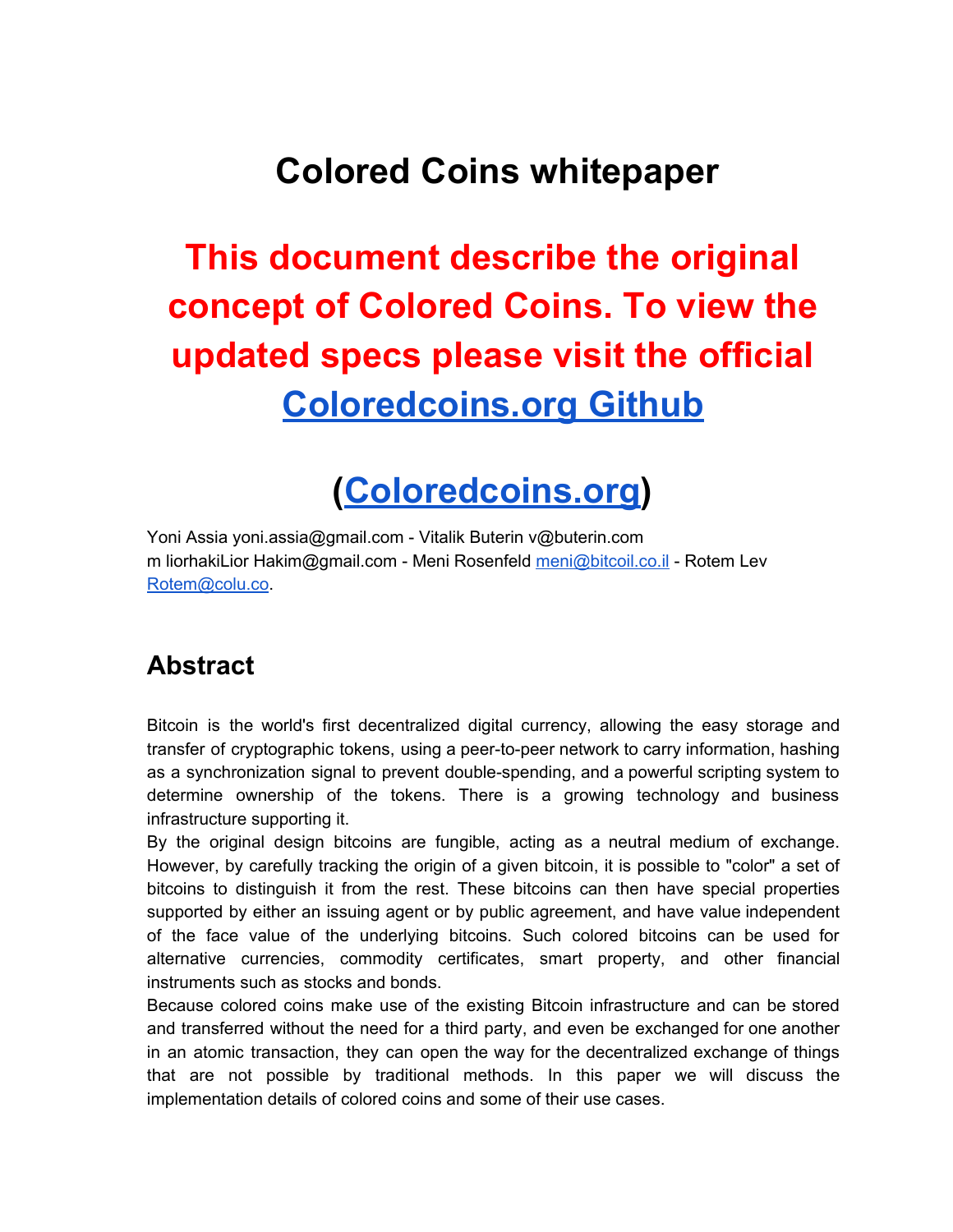## **Background**

The advent of Satoshi Nakamoto's Bitcoin in 2009 has fundamentally enlarged the scope of what can be done with cryptography. Before Bitcoin, any attempt to manage any kind of digital assets online without a centralized authority always ran into a fundamental problem that was thought to be intractable: the double-spending threat. If a digital asset is nothing but a file consisting of ones and zeroes, the theory went, what stops anyone from simply making a hundred copies of that file and thereby multiplying their own wealth? With a central authority, the problem is easy; the central authority can simply keep track of who owns what quantity of the digital asset. However, centralization is problematic for many reasons: a centralized authority creates a single point of failure which can be hacked, shut down due to regulatory pressure, or even leverage its privileged status to benefit itself at the wider community's expense. Although some abortive attempts were made by Wei Dai and Nick Szabo in 1998 and 2005 as well as Adam Back's hashcash, Bitcoin marks the first time that anyone has created a fully functional, viable decentralized solution - a solution which is rapidly gaining popularity and mainstream acceptance all around the world.

Because of its fully digital and decentralized design, Bitcoin offers a number of advantages over existing payment systems. Its transactional irreversibility provides for a high degree of security, allowing merchants to considerably cut costs in high-risk industries. Its lack of a centralized authority has rendered it invulnerable to so-called "financial censorship" attempts such as the financial blockade of Wikileaks by banks and credit card companies in 2011; while donations through the traditional financial system dropped by 95% as a result of the blockade, Bitcoin donations kept coming in at full steam the whole way through<sup>[1]</sup>. Its technical ease of use is allowing entrepreneurs around the world to start up prediction markets, notarization services, gambling sites, paywalls and many other types of businesses with zero startup cost in only a few weeks' worth of development work. Finally, most interestingly of all, the public nature of Bitcoin transactions potentially allows for a degree of radical transparency for businesses and nonprofit organizations that is simply not possible any other way; although this area has not yet been fully developed in practice, one early example of such a system being implemented in practice is the "provably fair gambling" systems used by sites like SatoshiDice, allowing users to cryptographically verify that the site is not cheating on bets. Given all of these advantages, the natural question is: is it possible to use the same functionality for other applications as well?

The answer, it turns out, is yes. The fundamental innovation behind Bitcoin, that of using cryptographic proof of work to maintain a secure distributed database, is good for more than just the single limited-supply currency originally envisioned by Satoshi Nakamoto in 2009; exactly the same technology can be used to maintain ownership of company shares, "smart property", alternative currencies, bank deposits and much more. Anything which is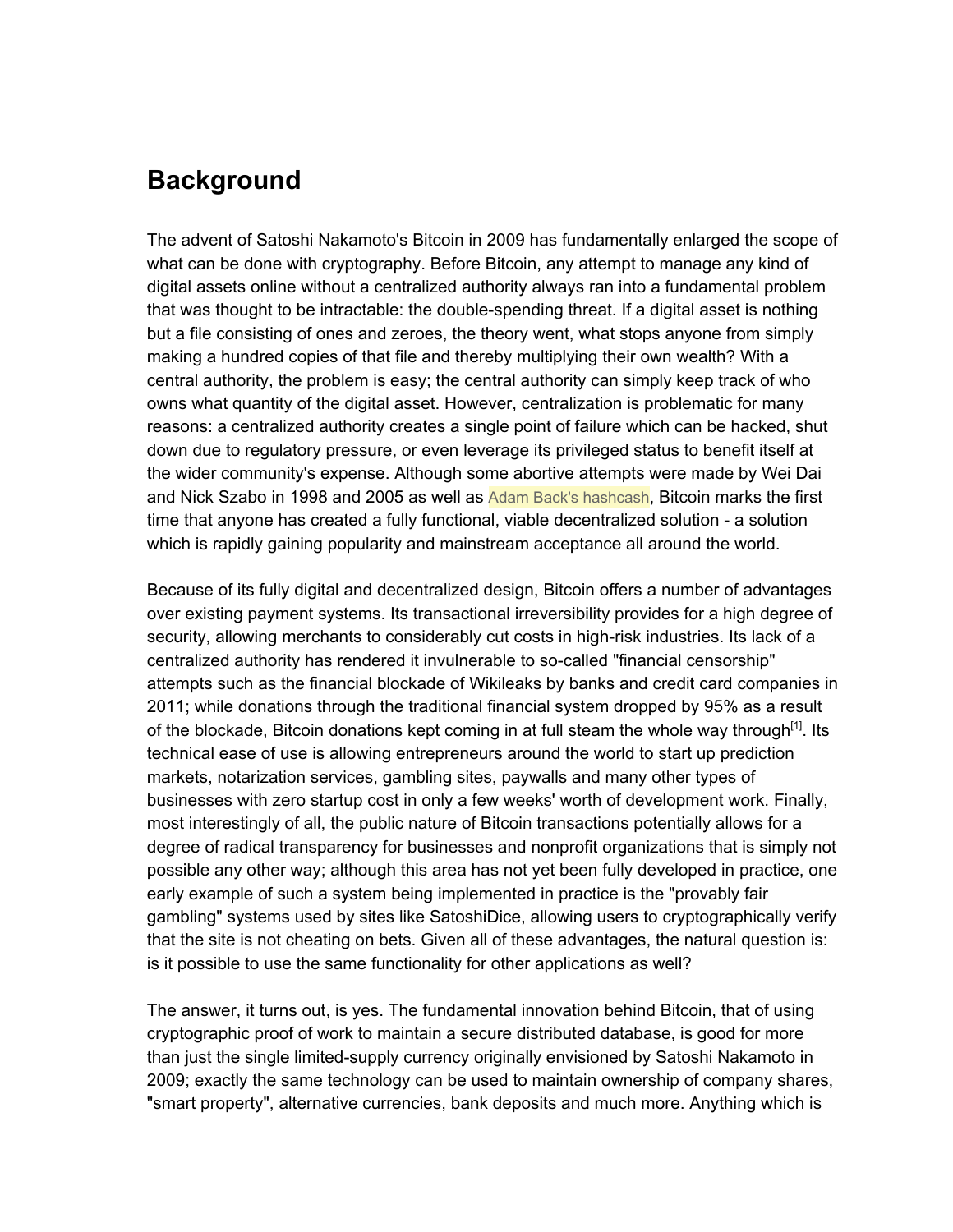(1) representable as a digital asset, and (2) a "rivalrous good", meaning that only one person can own it at a time, is potentially fair game for representation in the Bitcoin blockchain. However, Bitcoin does not include any facilities for doing this by default; to do any of these things, an additional protocol is required. And BitcoinX intends to accomplish just that.

## **Overview**

The idea is to open up Bitcoin as we know it now into two separate layers, being, the underlying transactional network based on its cryptographic technology, and an overlay network of issuance of distinct instruments encapsulated in a design we call 'colored coins.'

If we can issue many distinct instruments within the Bitcoin ecosystem, there are many potential use cases :

● A company might want to **issue shares** using colored coins, taking advantage of the Bitcoin infrastructure to allow people to maintain ownership of shares and trade shares, and even allow voting and pay dividends over the Bitcoin blockchain.

**Smart property**: suppose there is a car rental company. The company can release one colored coin to represent each car, and then configure the car to turn on only if it receives a message signed with the private key that currently owns the colored coin. It can then release a smartphone app that anyone can use to broadcast a message signed with their private key, and put up the colored coins on a trading platform. Anyone will be able to then purchase a colored coin, use the car for whatever period of time using the smartphone app as a "car key", and sell the coin again at their leisure.

● A local community might wish to create a **community currency**, using the Bitcoin infrastructure to securely store funds.

● A company may wish to create a **corporate currency**, such as Air Miles rewards points, or even plain **coupons**.

● An issuer might wish to release a coin to **represent deposits**, allowing people to trade, for example, "Bitstamp-USD coins" or some gold storage company's "gold coins".

● Decentrally managing ownership of **digital collectibles** such as original artworks just like art collectors buy and sell original copies of famous paintings for millions of dollars today, colored coins allow us to do the same with purely digital objects, such as songs, movies, e-books and software, as well, by storing the current ownership of the work as a colored coin on the blockchain.

● Using colored coins to trade and manage **access and subscription services**. For example, a museum, a subway or an online service like Netflix may issue passes as colored coins and release a smartphone app that can be used to make a signature proving ownership of a pass in person, allowing these passes to be simultaneously transferable, fully digital and securely uncopyable.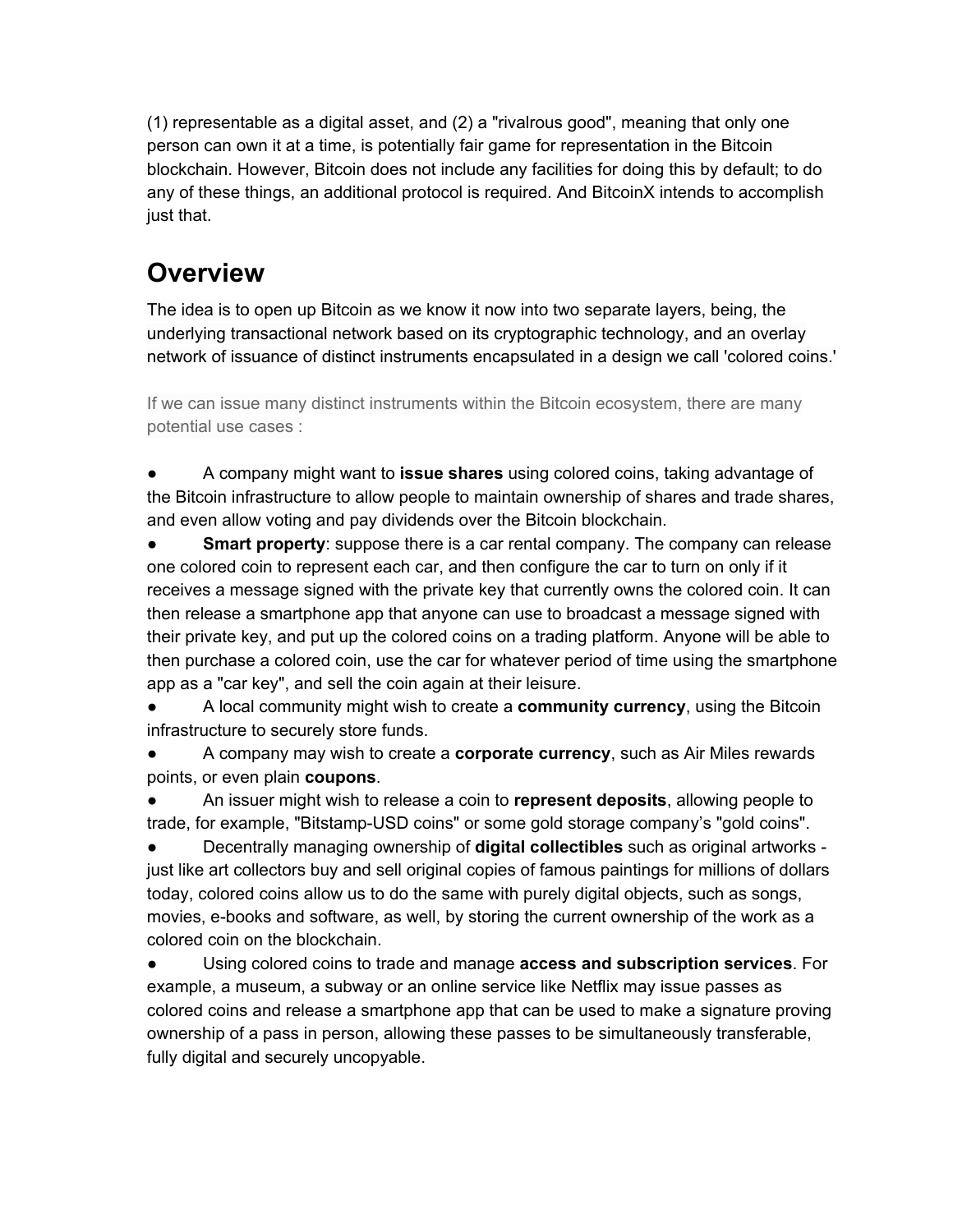## **Technical background: Bitcoin transactions**

The fundamental object in the Bitcoin network is called a Bitcoin transaction. A Bitcoin transaction contains:

1. A set of **inputs**, each of which contains (i) the **transaction hash** and **output index** of one of the outputs of a previous transaction, and (ii) a **digital signature** which serves as cryptographic proof that the recipient of the previous transaction output authorizes this transaction.

2. A set of **outputs**, each of which contains (i) the **value** (amount of BTC) going to the output, and (ii) a **script**, which determines the conditions under which the output can be spent.



(an example of transactions illustrating inputs and outputs)

The precise nature of scripts and signatures is not important for the purposes of the colored coins protocol; a useful simplification is to think of the output script as a public key and the signature as a standard cryptographic digital signature made with the corresponding private key. Every output script maps to a unique Bitcoin address, and it is possible to efficiently convert back and forth between the two representations.

The algorithm for validating a transaction is as follows:

```
INPUT SUM = 0for input in inputs:
   prevtx = get tx from blockchain(input-prev out.hash)if prevtx == NULL:
```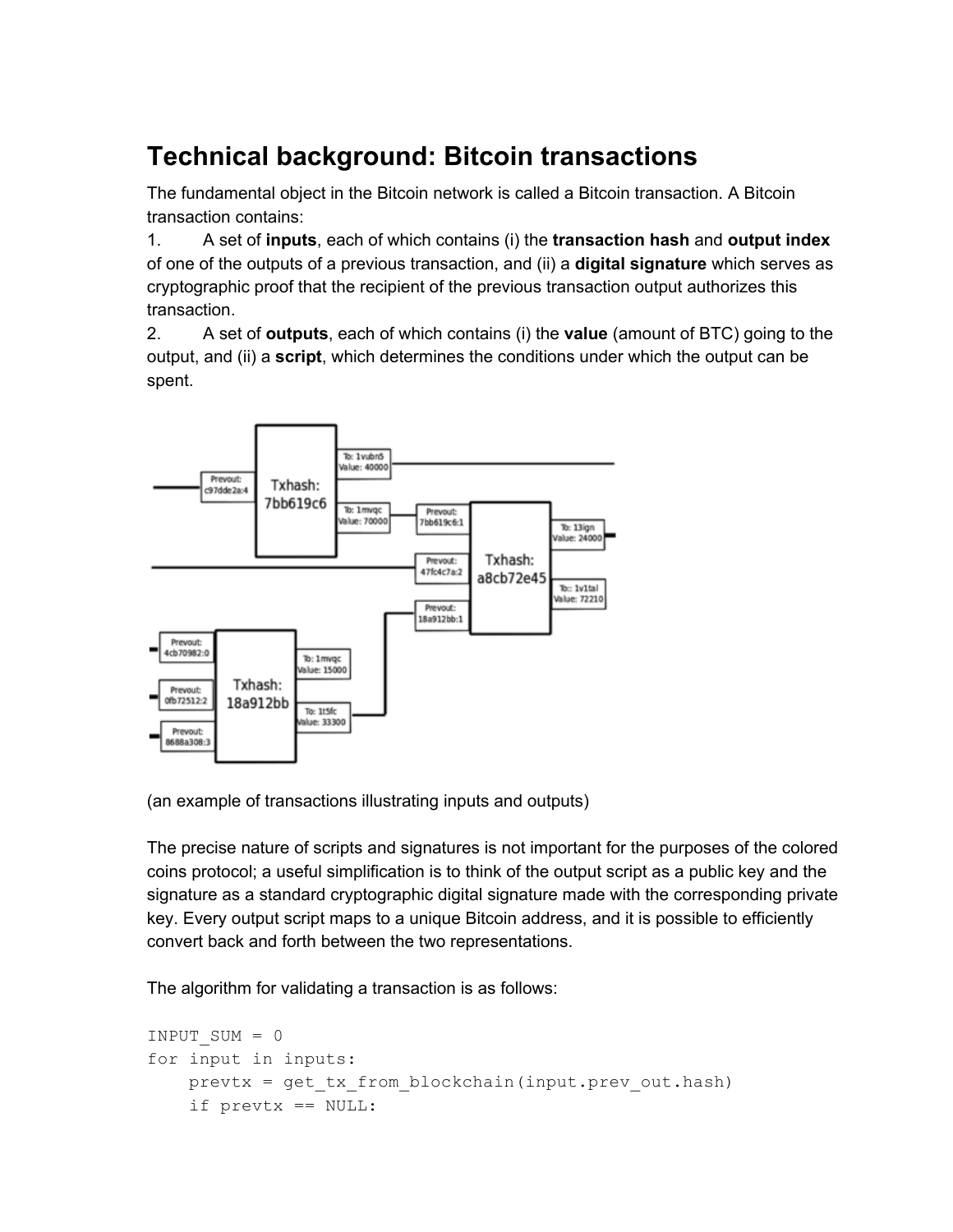```
return FALSE
    if is output already spent(prevtx,input.prev out.index):
        return FALSE
    if not verify(input.sig, prevtx.outputs[input.prev_out.index].script):
        return FALSE
    INPUT_SUM += prevtx.outputs[input.prev_out.index].value
OUTPUT_SUM = 0
for output in outputs:
    OUTPUT_SUM += output.value
if INPUT_SUM < OUTPUT_SUM:
    return FALSE
return TRUE
```
Note that Bitcoin does not recognize the concept of "address balances"; that is simply a layer of convenience added on top by Bitcoin software. If your Bitcoin wallet tells you that you have 50 BTC, what that means is that there are 50 BTC worth of transaction outputs (perhaps one output of 50 BTC, perhaps four of 12.5 BTC; any combination works) whose output scripts correspond to your address.

But what if there is no set of transaction outputs that you can combine into a transaction to send exactly what you want? In that case, Bitcoin uses a concept called change. Essentially, you put more than you need to into the transaction, but you send the excess back to yourself in one of the outputs.

Usually, change goes into a new address to preserve privacy. Using these transactions, it's possible to maintain user account balances and send to other users any amount desired.

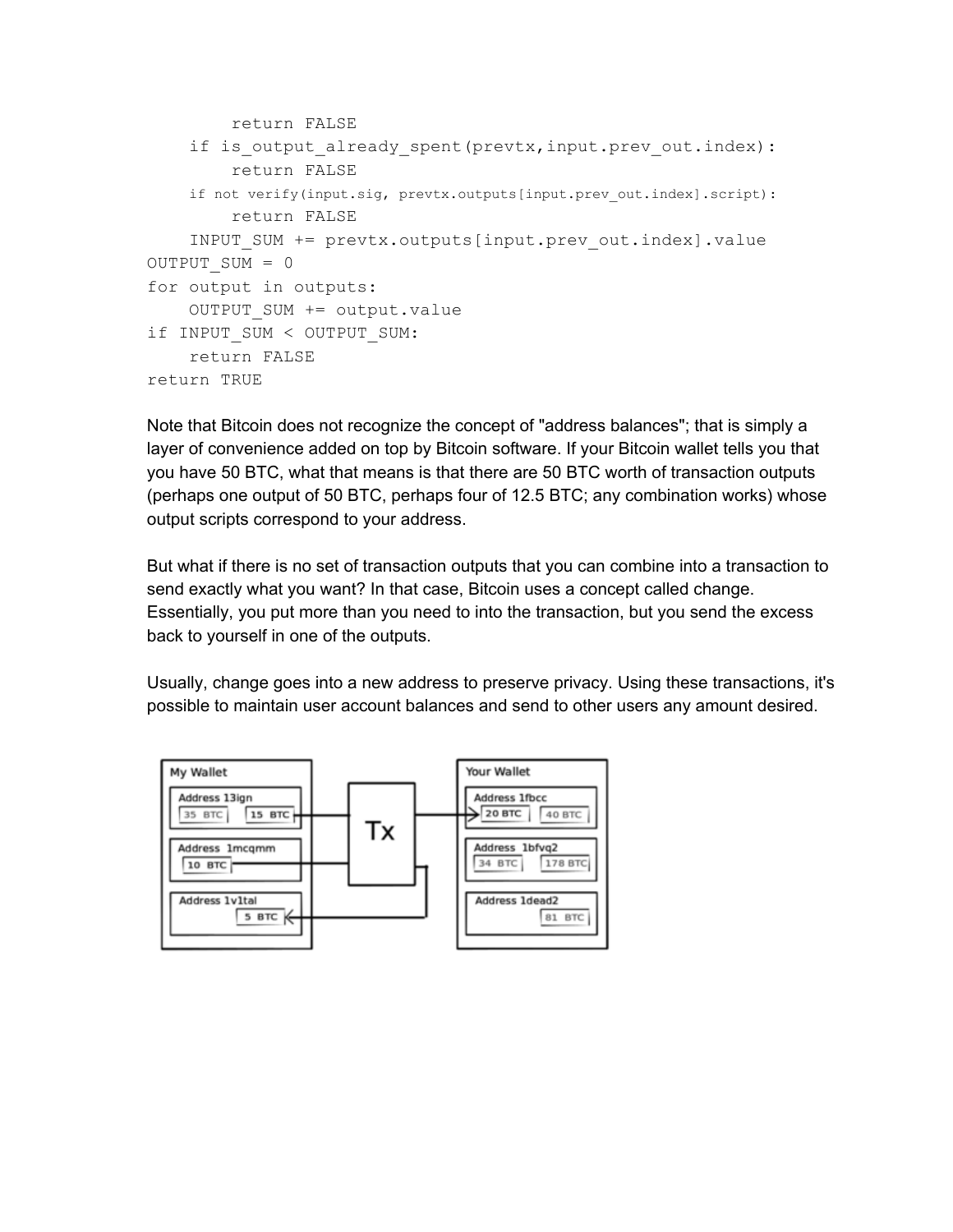(example of sending transaction with change)

## **Genesis transactions**

In order to issue a new color, one must release the coins of that color by creating a genesis transaction. A colored coin genesis transaction has specific rules that its inputs and outputs must follow.

#### **Inputs**

For the inputs of a genesis transaction, there are two cases to consider:

- **Non-reissuable colors** in the non-reissuable case, the inputs are irrelevant; the issuer will not have any power once the transaction is issued, so all that matters is the transaction itself (specifically, its outputs).
- **Reissuable colors** here, the issuer should choose one secure address as an "issuing address", and set input 0 of the transaction to come from that address. Later on, the issuer will be able to issue more units of the color by creating another genesis transaction with the same address at input 0. Inputs 1+ of a genesis transaction are always irrelevant from the perspective of the colored coins protocol; the only purpose of adding additional inputs is if you do not have a single input capable of paying for the colored coin genesis all by itself. Also, note that one issuing address can be responsible for at most one reissuable color, and if an issuing address is responsible for any reissuable colors it cannot be responsible for any non-reissuable colors.

#### **Outputs**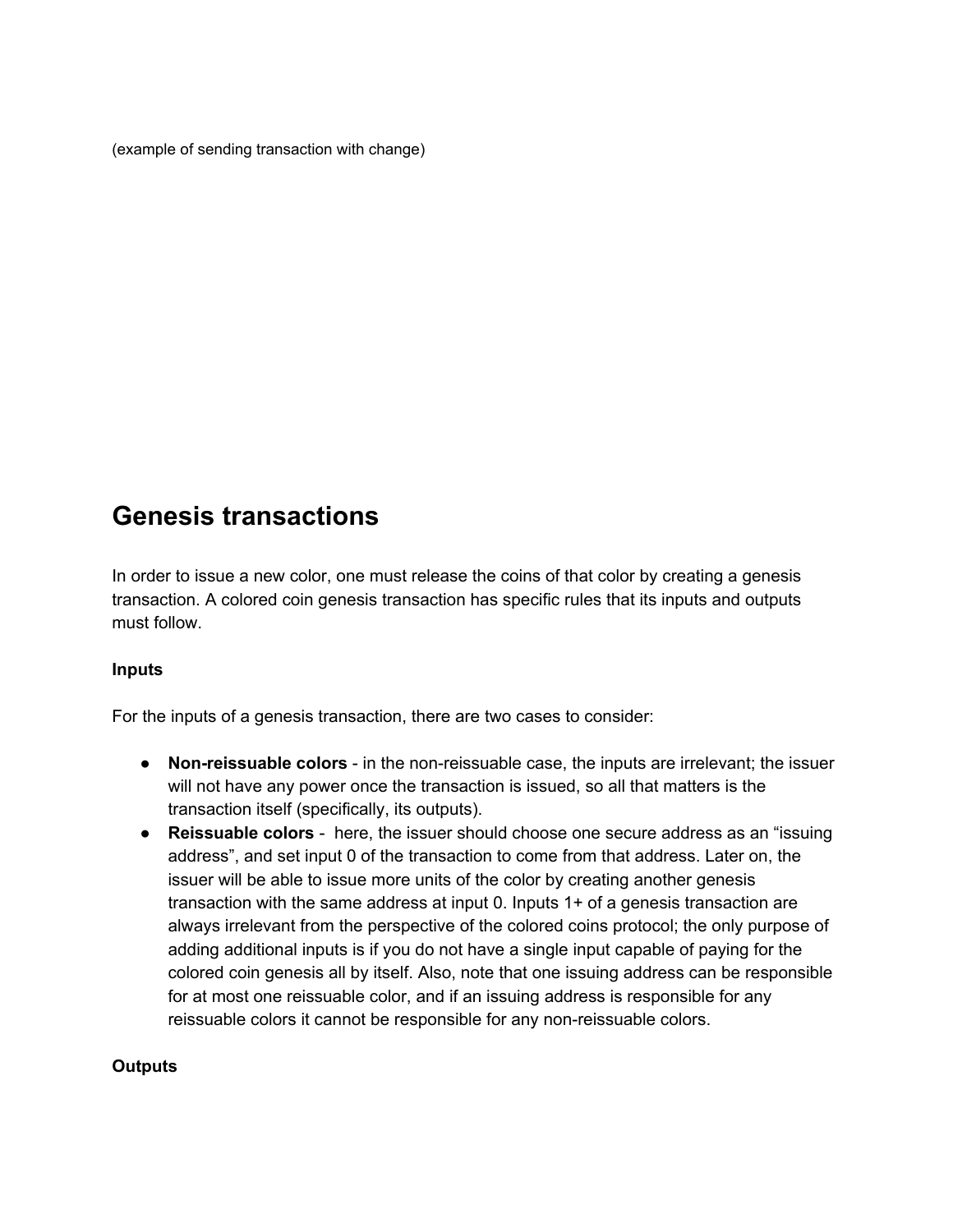The outputs of a colored coin genesis consist of a set of outputs sending the colored coins to their original owners, followed by one OP\_RETURN data output, followed by one or more "change" outputs to send excess uncolored bitcoins back to the issuer. An OP\_RETURN output is allowed to have 40 bytes to remain as a standard transaction, and all of the data identifying the transaction as a colored coin transaction will be inside this data field. The data field will be organized as follows:

```
[0...4]: [0,67,67,80,0] (that's "CCP" padded with a zero-byte
on both sides)
     [5...6]: protocol version number (currently 1)
     [7...8]: reissuance policy (0 for non-reissuable, 65535 for
infinitely reissuable from the genesis address)
     [9..39]: optional (data about the color)
```
The scheme is intended to be hierarchical; in the future, "COLOR" will always remain in bytes 0...4, and a version number will always be in bytes 5...6, but a future version may have a different intention for bytes 7-39 than to describe a re-issuance policy and optional data. Even in the scope of version 0, a future reissuance policy may specify some data in bytes [9...39]. Currently, the data in bytes 9...39 can be in any format; one possibility is for the issuer to include the color's name and URL.

Note that, in the case of re-issuable colors, a genesis address should be kept highly secure, since if an attacker manages to gain access to the genesis they will have unlimited power to issue new colored coins of that color. Thus, it is very strongly recommended that the address should be at least a 2-of-3 multisignature address, or perhaps even 3-of-5, with private keys held in cold storage. In the case of non-reissuable colors, the issuer needs no security unless they themselves intend to hold on to some portion of the colored coins, in which case the same security considerations apply to them as for any other digital assets.

Full clients that download the entire blockchain should attempt to process every genesis, and store information about as many colors as possible. Light clients, including web-based clients, should require users to import colors by submitting the transaction hash of the color genesis, at which point they query a server for the genesis transaction to extract the information about the color.

#### **Example**

```
inputs: [
     17ztLiaGdWcWFX8CgYqWGQPEizepPLsSrb : 500000,
     19GAFukX9ixSDLy1p2UEed2mpDQ69QPUXr : 2125735,
     1MyK5te6U6zGoom68nVEzTU2x949ReNySN : 2500000
\mathbb{I}outputs: [
```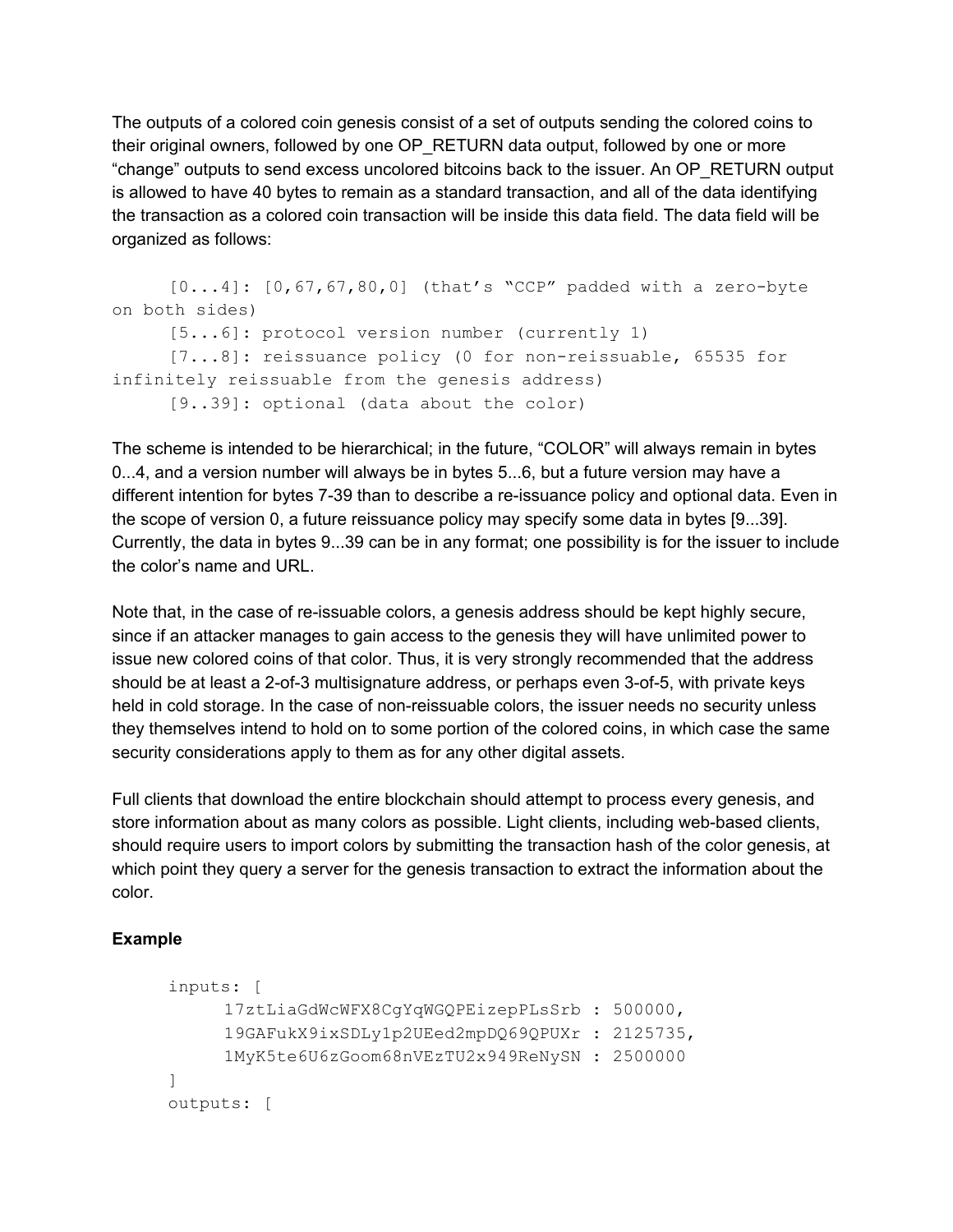```
1LQhUnH2UY9cuLh8qvHUNPL3GgLVWU5ziD : 1000000,
1PEFUd66e2Q7w4w4KisZRSaupNJz7K7dpL : 1000000,
1PmqmJGRxpKx45FHLTBmteKQxViHgm4Mxi : 1000000,
1DCo3v1gSqU6g2GGDz9d4BD35h9cARe5dy : 2000000,
OP RETURN : [ 0 67 67 80 0 0 0 255 255 ] + [0] * 71
1MyK5te6U6zGoom68nVEzTU2x949ReNySN : 115735
```
First, we look at the outputs of the transaction. Note that the OP\_RETURN output appears in position 5, and its first five bytes are  $\lceil 0, 67, 67, 80, 0 \rceil$  as specified by the protocol, so the transaction is a color genesis transaction and the outputs in positions 0-4 are all colored coin outputs. Hence, addresses  $1LQhU$ ,  $1PEFU$ , and  $1Pmqm$  will all have a colorvalue of 990000, and address 1DCo3 will have a colorvalue of 1990000 (the reason why 10000 is subtracted from each colorvalue will become evident in the "transfer transaction" section; for now accept the idea that 10000 satoshis of "padding" is required for each output as a rule). Then, look at the OP\_RETURN itself. Bytes 7-8 are  $[-255 \ 255]$ , so the color is reissuable. The address of input 0 is 17ztLiaGdWcWFX8CgYqWGQPEizepPLsSrb, so the color will be reissuable by any future genesis transaction which also has 17ztLiaGdWcWFX8CqYqWGQPEizepPLsSrb as the address of its input 0.

## **Transfer transactions**

]

In order to transfer colored coins, one must create a transfer transaction. A transfer transaction sends colored coins from one address to another, although transfer transactions can also be more complex, involving different colors and uncolored coins in one transaction. This version of the protocol will define a transfer algorithm known as **tagging-based coloring,** using the sequence number field on each input as a "tag" determining which outputs the coins from that input will go to. Specifically, the bottom binary digits of the sequence number are treated as a bit field; eg. if the third digit from the right in the binary expansion of the sequence number is one, then colorvalue from that input will go to output 2, otherwise it will not. Thus, each input ends up associated with a subset of the outputs. The algorithm then has colorvalue "flow" from each input to each of its associated outputs in order. If an output ends up completely filled with colorvalue of one color, it is treated as colored; otherwise, the output is uncolored.

The tagging-based algorithm also makes use of a concept called "padding", a potentially adjustable parameter which is set to 10000 by default. The idea behind padding is that the first 10000 satoshis of each output are treated as uncolored, and the remainder is colored. This gets around anti-dust rules that prevent transaction outputs below a certain size.

The precise algorithm specification is as follows: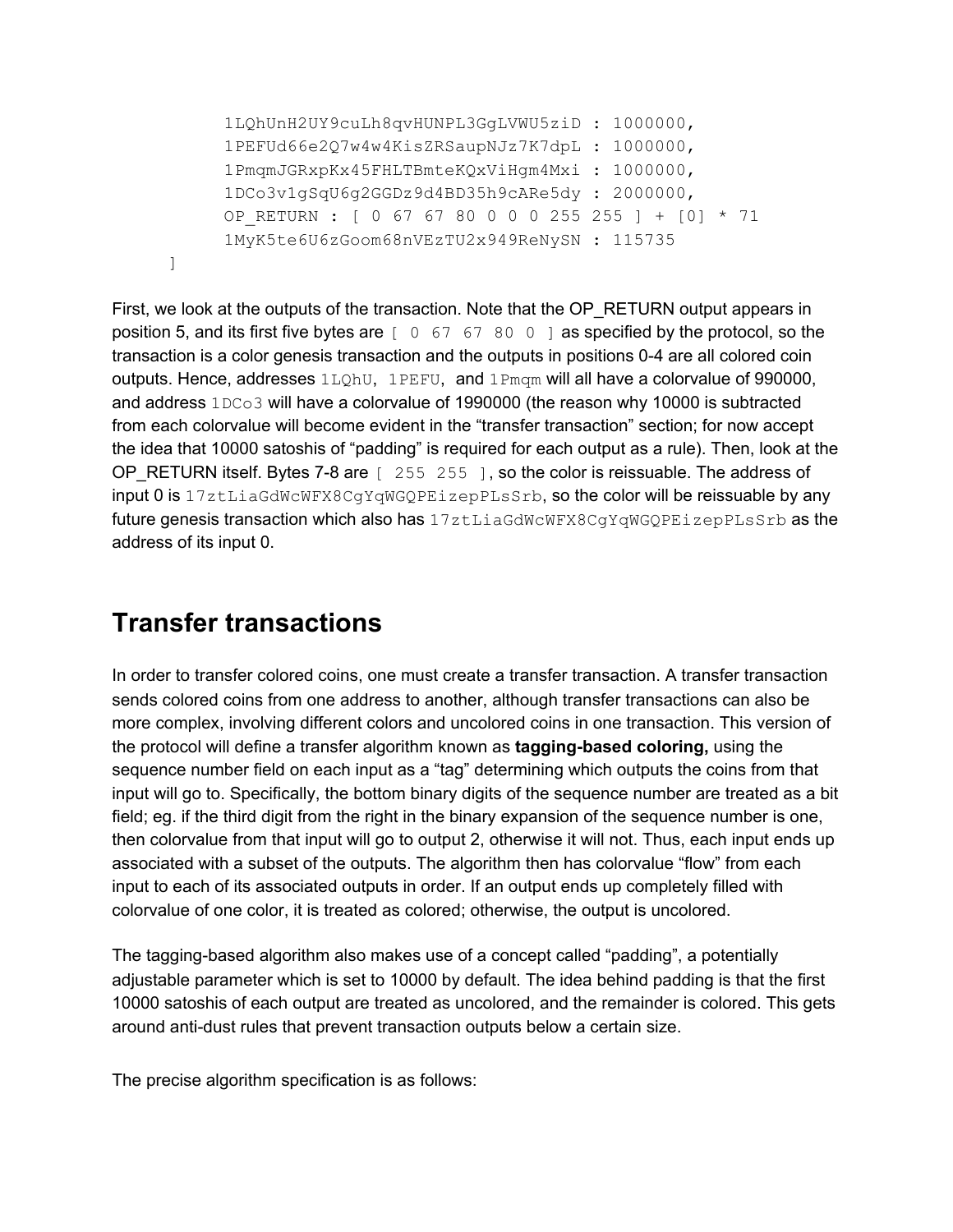```
padding = 10000for output in outputs:
    output.colorvalue = 0
    output.space = output.value - padding
for i in [0 \ldots length(inputs) - 1]:
    inputs[i].space = inputs[i].value - padding
    if inputs[j].sequence < 4294967295:
       for j in [0 \ldots length(outputs) - 1]:
             if [inputs[i].sequence / (2 < j)] % 2 == 1:
                  transfer =
                min(inputs[i].space,outputs[j].space)
                  if inputs[i].colored:
                        outputs[j].colorvalue += transfer
                  outputs[j].space -= transfer
                  inputs[i].space -= transfer
for output in outputs:
    if outputs[j].colorvalue == outputs[j].value - padding:
       outputs[j].colored = true
    else:
       outputs[j].colored = false
```
#### Examples:

```
inputs: [
     { value: 10005, seq: 2, colored: true },
     { value: 10010, seq: 6, colored: true },
     { value: 10020, seq: 1, colored: false },
     { value: 100000, seq: 4294967295, colored: false }
]
outputs: [
     { value: 10020 },
     { value: 10010 },
     { value: 10005 },
     { value: 90000 }
]
```
For the sake of human-readability and intuitiveness, we won't quite follow the algorithm in the code; instead, we'll break the process down into two parts. First, we'll initialize all of the space and colorvalue variables, and determine which outputs each input goes to based on its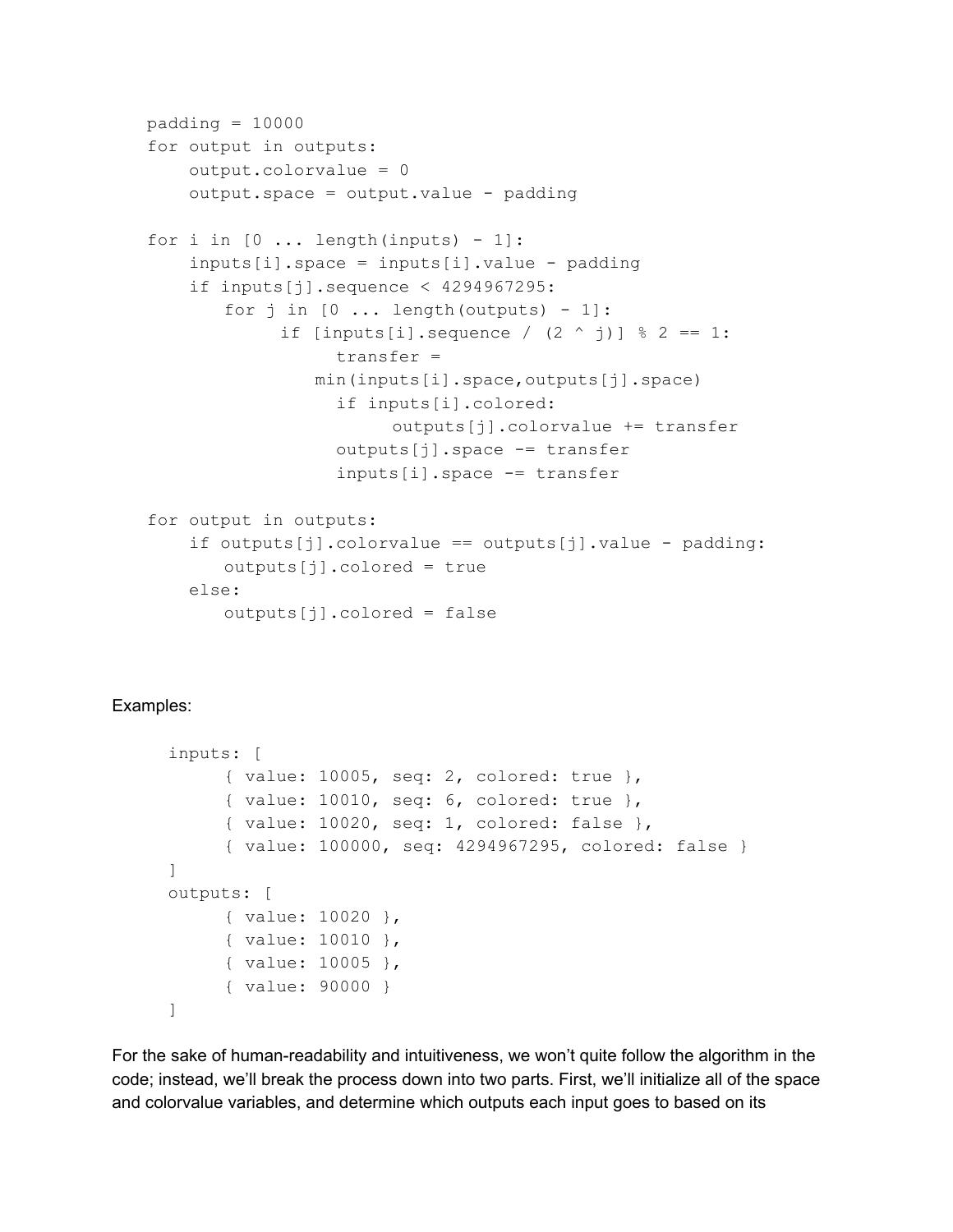sequence number. Space is always initialized to value minus padding for inputs and outputs, and colorvalue is initialized to zero for all of the outputs. To show how sequence numbers turn into output sets, look at input 1 for example. Input 1's sequence number, in binary form, is 00000000 00000000 00000000 00000110, of which only bits 1 and 2 are set to 1. If the sequence number is 4294967295, we treat that as being equivalent to a sequence number of zero (ie. no outputs). This special rule is added so that non-colored-coin transactions, where the sequence number is nearly always 4294967295, can be safely ignored by the protocol.

```
inputs: [
     { space: 5, outputs: [1], colored: true },
     { space: 10, outputs: [1, 2], colored: ture },
     { space: 20, outputs: [0], colored: false },
     { space: 90000, outputs: [0, 1, 2, 3], colored: false }
]
outputs: [
     { space: 20, cv: 0 },
     { space: 10, cv: 0 },
     { space: 5, cv: 0 },
     { space: 80000, cv: 0 }
]
```
Now, we process input 0. With input 0, only output 1 needs to be considered. With this  $input/output$  pair, we see that  $min(inputs[0].space, outputs[1].space)$  is 5, so we subtract 5 space from both and add 5 colorvalue to input 1. For the sake of brevity, we'll show the intermediate state in a more compressed form:

inputs:  $[ (0, [1], t) (10, [1, 2], t) (20, [0], f) (90000, [0, 1, 2, 3], f) ]$ outputs: [ (20, 0) (5, 5) (5, 0) (80000, 0) ]

Next, we process input 1. With input 1, we first process output 1.  $min$  (inputs [1]. space,  $outputs[1]$ .  $space) = 5$ , so we change the state to:

inputs:  $[ (0, [1], t) (5, [1, 2], t) (20, [0], f) (90000, [0, 1, 2, 3], f) ]$ outputs: [ (20, 0) (0, 10) (5, 0) (80000, 0) ]

With output 2, we see that both the input and the output have 5 space, so we go to:

inputs:  $[ (0, [1], t) (0, [1, 2], t) (20, [0], f) (90000, [0, 1, 2, 3], f) ]$ outputs: [ (20, 0) (0, 10) (0, 5) (80000, 0) ]

Now, on to input 2. Input 2 has 20 space and output 0 has 20 space, so we subtract 20 space from both. However, input 2 is uncolored, so we add no colorvalue to output 0.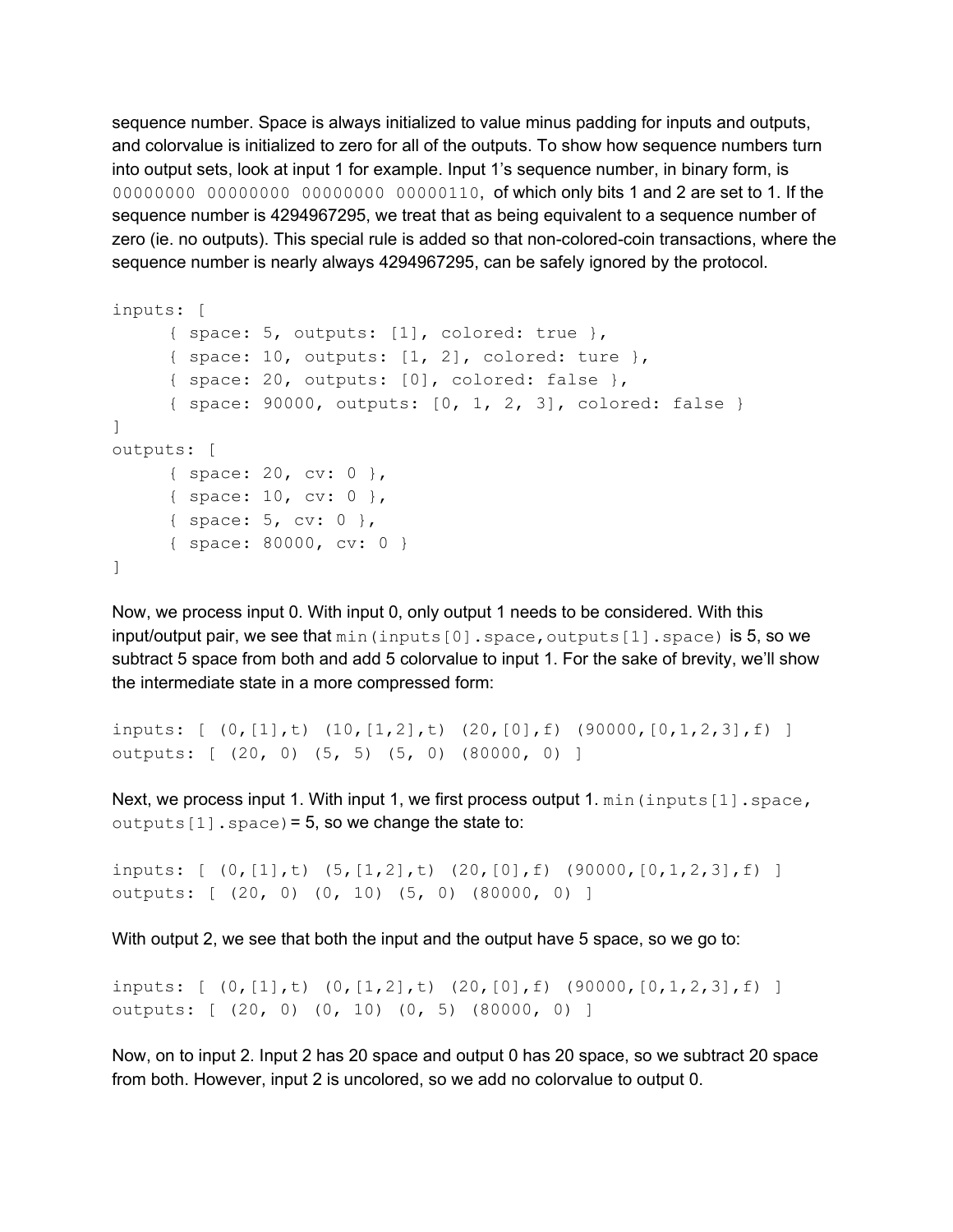```
inputs: [ (0, [1], t) (0, [1, 2], t) (0, [0], f) (90000, [0, 1, 2, 3], f) ]outputs: [ (0, 0) (0, 10) (0, 5) (80000, 0) ]
```
Input 3 has 90000 space, and matches no outputs because its sequence number is 4294967295, so we skip it. And we're done. We now look at the outputs:

```
outputs: [
     { value: 10020, colorvalue: 0 },
     { value: 10010, colorvalue: 10 },
     { value: 10005, colorvalue: 5 },
     { value: 90000, colorvalue: 0 }
]
```
Outputs 1 and 2 have colorvalue matching the value - padding formula, and so are colored. Outputs 0 and 3 have no colorvalue, so they are uncolored. Fortunately, we have no outputs that are partially filled with colorvalue - if there were, that colorvalue would be destroyed. So what is this transaction? From our point of view, we see that colorvalue from inputs 0 and 1 flows to outputs 1 and 2. We also see that space flows from input 2 to output 0, but not colorvalue, and we see that space from input 3 goes nowhere. Chances are that this transaction is actually a trade, simultaneously moving the color that we are looking at from the owner of inputs 0 and 1 to the owner of outputs 1 and 2, and some other color that we are unaware of from input 2 to output 0. To see this more clearly, try running through the algorithm but with only input 2 colored. The space disappearing from input 3 is junk; that input exists simply to pay the transaction fee, and output 3 exists only to collect the change.

#### **Reasoning for Choice of Tagging-Based Coloring**

This tagging-based coloring algorithm has several advantages:

1. **Minimal per-transaction metadata** - with each transaction output, you do not need to store its colorvalue independently of its value, as colorvalue is always either  $value - padding$  if the output is colored or zero if it is uncolored. Additionally, in a multicolor context, the algorithm is designed in such a way that a transaction output can never have more than one color. Thus, the only metadata that should be stored with each transaction output is just its color (or, potentially, "uncolored").

2. **Multicolor support** - a transaction can be made containing satoshis of multiple colors, and the transaction can be processed even if you are not aware of some of the colors that are in the transaction. In fact, it may even be possible to use backward scanning (see next section) to automatically detect and import new colors upon seeing a transaction containing them.

3. **No minimum sending amount** - thanks to the padding parameter, Bitcoin's dust rule is circumvented, and a transaction can send even 1 colorvalue if desired.

4. **Efficiency** - if one is trying to determine the color of an output without any prior data, one would need to employ a backward scanning algorithm with potentially exponential growth in the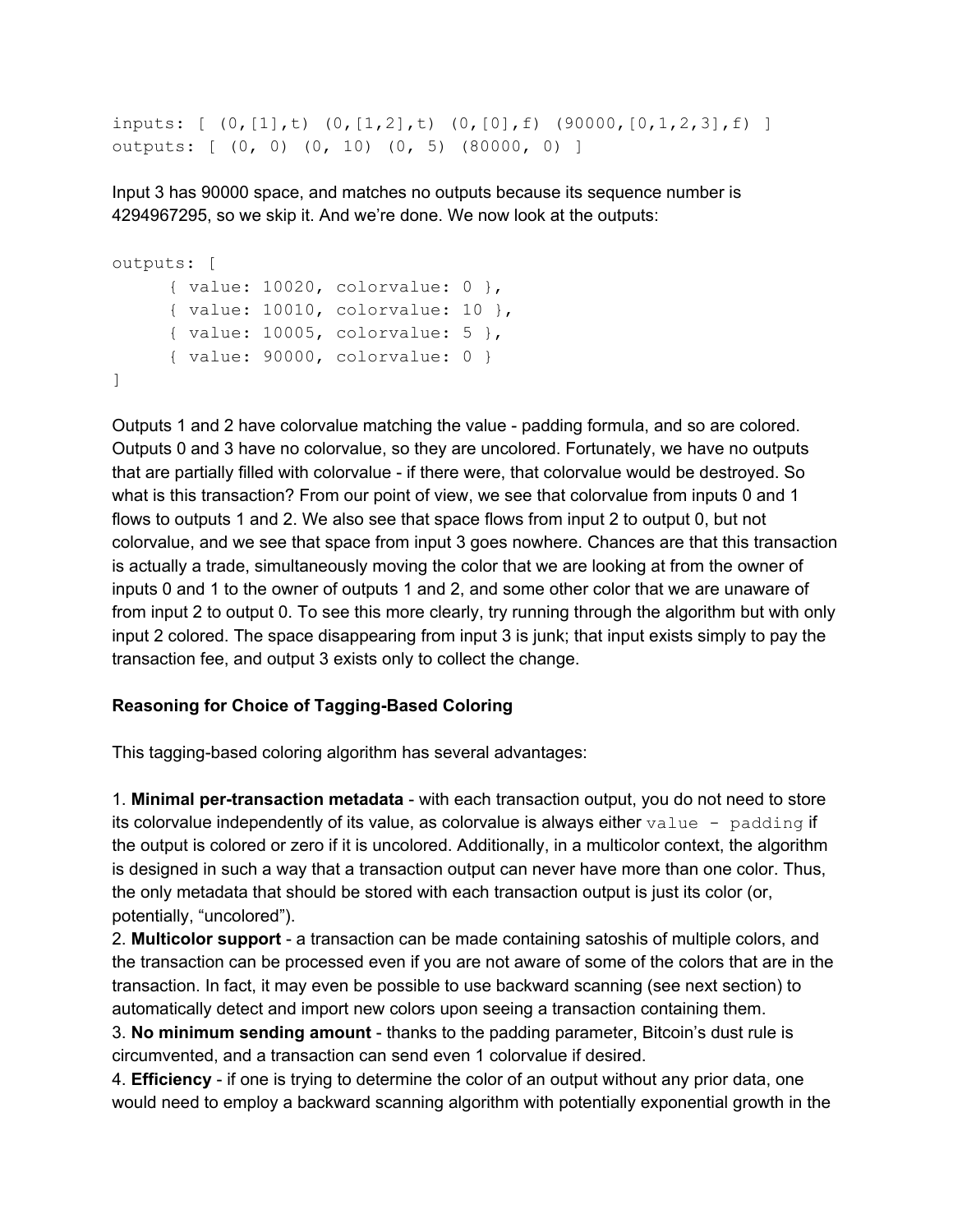number of outputs needed to scan over time. Because the sequence based coloring algorithm ignores all default uncolored transactions, this process is massively sped up.

#### **Weaknesses:**

1. **Bitcoin price dependence** - if the Bitcoin price jumps by 100x, and the dust minimum (currently 5430 satoshis) changes to compensate, the padding amount will become expensive to send. Alternatively, if the price falls by 100x and the dust minimum increases, the padding will become insufficient.

2. **Efficiency** - although this algorithm makes massive improvements over more naive approaches such as order-based coloring, the backward scanning is still theoretically exponential (as one output can have multiple parent inputs), so a secure "light client" is still much less efficient with colored coins than with pure Bitcoin. We know of only two ways of alleviating this problem. First, one can have a color scheme that allows splitting but not recombining outputs, relying on an active issuer to do the recombination. By limiting each output to having one input as a parent, this solves the exponential growth problem. Second, one can move beyond colored coins to a separate specialized network, most likely a new cryptocurrency ("altcoin") merged-mined with Bitcoin.

3. **SIGHASH\_ANYONECANPAY does not work**. SIGHASH\_ANYONECANPAY is an "opcode" that the signer of an input can add which, if translated into English, reads roughly as "I agree to send the funds contained in this input to the specified outputs, and I do not care what the other inputs are as long as they are sufficient to pay for the outputs". Normally, a signature signs the entire transaction, including specific inputs and outputs. With colored coins,

SIGHASH ANYONECANPAY does not work, since Bitcoin's scripting language is not "color-aware" so there is no way to demand that the other transaction outputs be of any specific color. This is a fundamental limitation of colored coins

4. **Maximum 31 outputs per transaction** - technically, 32 are possible, although the code would need to be more complicated to avoid accidentally making an input with sequence number 4294967295 (binary, 11111111 11111111 11111111 11111111) with the intention of sending that input to all outputs.

### **Backward Scanning:**

**TODO**

## **Decentralized Exchange with Colored Coins**

One beneficial feature of colored coins is the ability to easily do atomic swaps - that is, trade X units of coin A for Y units of coin B without either party needing to trust the other. The idea behind this is simple: have a multi-color transaction with an input of X units of coin A from party 1 and Y units of coin B from party 2, and an output of X units of coin A to party 2 and Y units of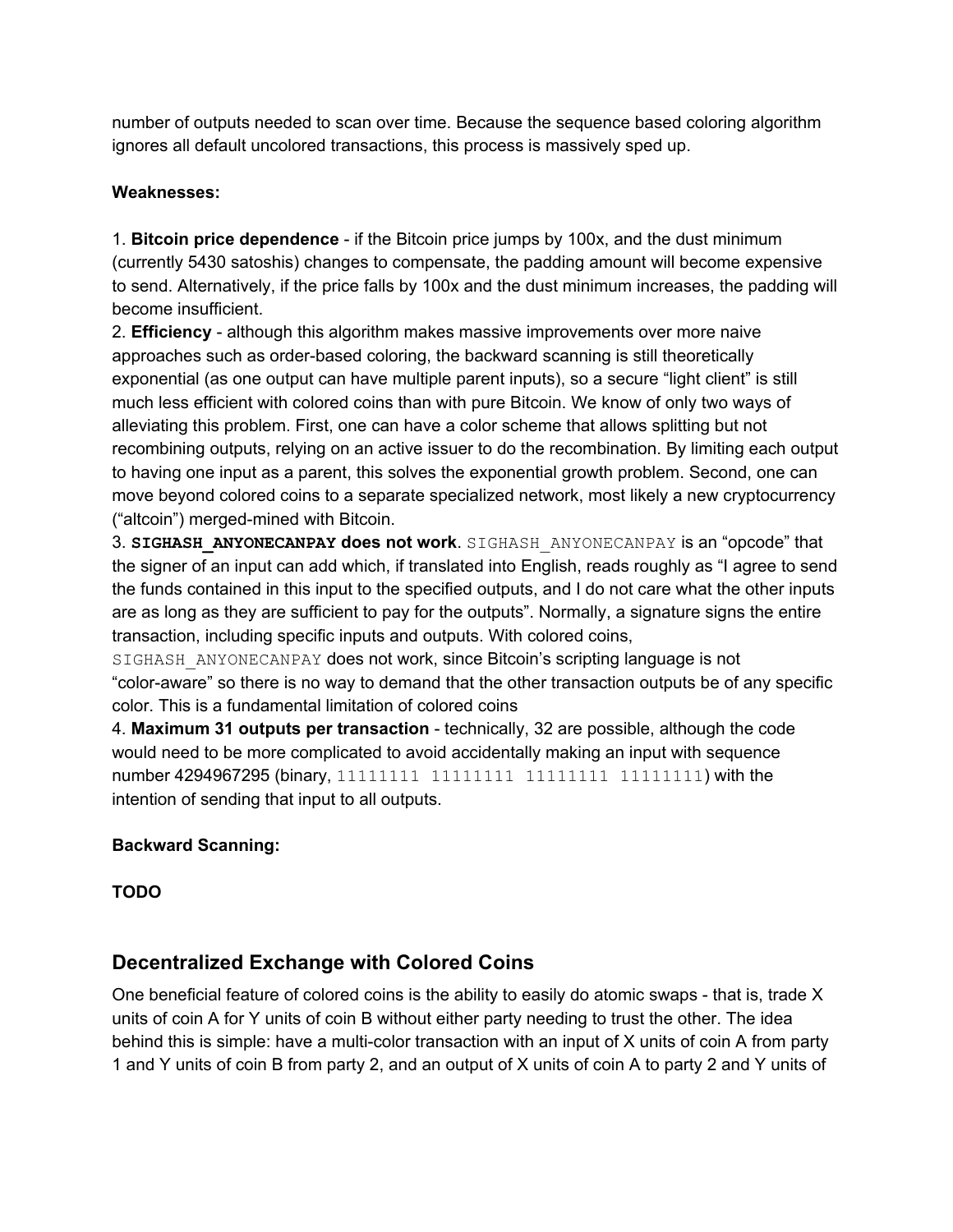coin B to party 1. With OBC or padded OBC, this simply consists of putting the inputs and outputs in order - input and output 0 for coin A and input and output 1 for coin B.



Here is a more precise example in plain OBC, including a 10000-satoshi fee:

```
{
    inputs: [
        { color: 'green', address: [A], value: 60000 },
        { color: 'blue', address: [B], value: 20000 },
        { color: 'uncolored', address: [B], value: 70000 }
    \frac{1}{2},
    outputs: [
        { color: 'green', address: [B], value: 60000 },
        { color: 'blue', address: [A], value: 20000 }
        { color: 'uncolored', address: [B], value: 60000 }
    \mathbf{I}}
```
However, this is not enough to make a full exchange; a full exchange requires the ability for users to post orders (eg. "I want to sell up to 50 X at a ratio of at least 3.3 Y for 1 X") and have those orders be enforceable. If an order is not enforceable, then anyone can spam the order book with false orders and thereby either manipulate or shut down the market outright. With colored coins, unfortunately, orders are not enforceable - anyone can make an order and refuse to sign any specific exchange transactions. Partially signed transactions with SIGHASH\_ANYONECANPAY are powerless to solve the problem in most cases; if you are trying to sell colored coins for BTC, it is a viable solution, but if you are trying to buy colored coins anyone can defraud you by sending in uncolored coins, which the blockchain cannot distinguish from colored coins. Thus, a centralized, or at least semi-centralized, service is still required to act as a spam filter to make colored coin exchange a reality. However, the level of centralization is much less than between Bitcoin and other currencies, as the centralized service does not need to actually store any funds the only task that it needs to perform is that of screening users to see if anyone is making false orders, and then forbid them from making further orders.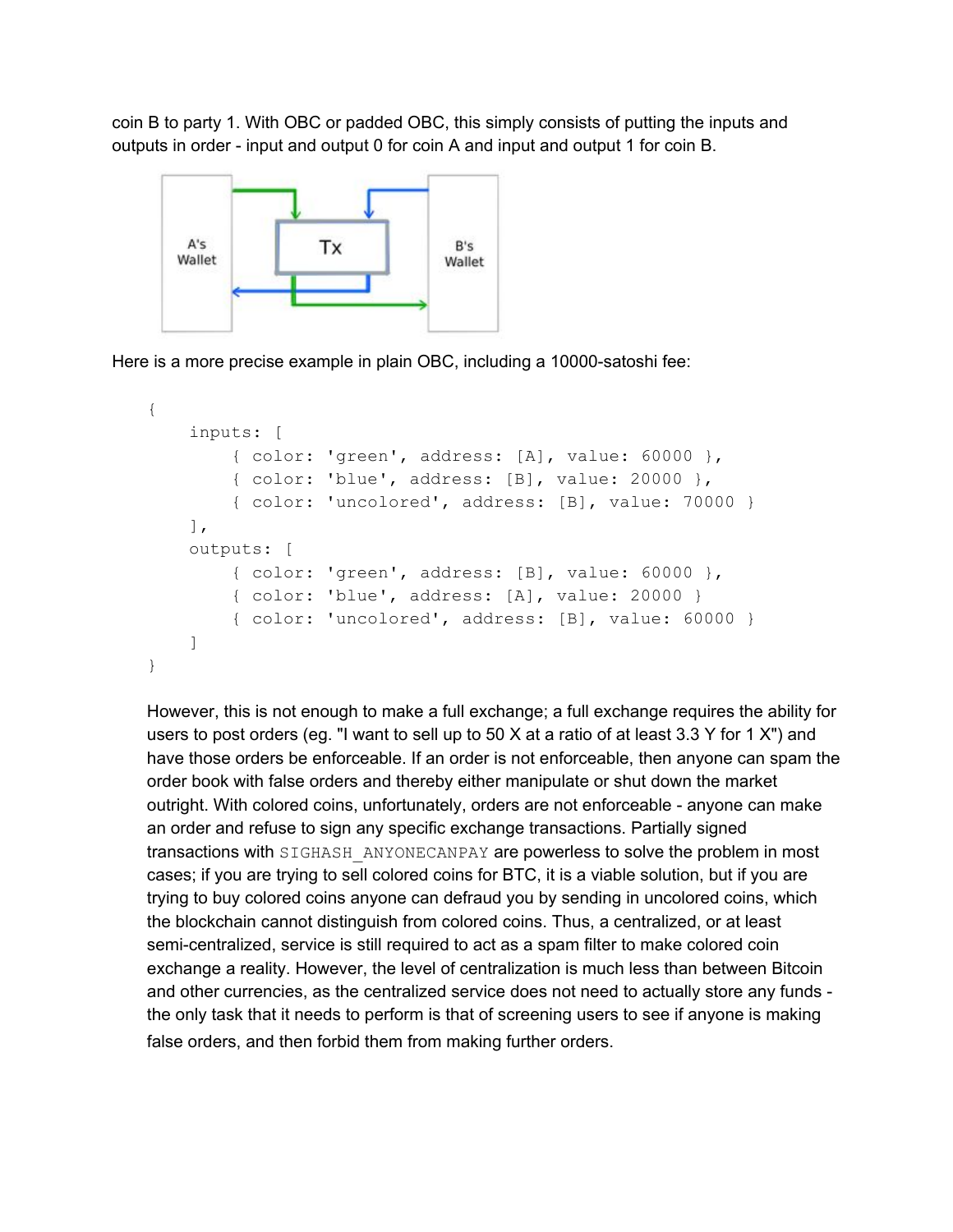## **References**

- 1. <http://yoniassia.com/coloredbitcoin/> Initial blog post on coloredcoins
- 2. <https://bitcointalk.org/index.php?topic=101197.0> Initial discussions on coloredcoins in bitcointalk
- 3. <https://bitcoil.co.il/BitcoinX.pdf> Overview of colored coins by Meni Rosenfeld
- 4. <http://nwotruth.com/wikileaks-boycotts-too-big-to-fail-with-bitcoin/> Wikileaks

## boycotts: too big to fail with Bitcoin

- 5. <https://github.com/bitcoin/bitcoin/pull/2738> Bitcoin 0.9 change
- 6. [https://github.com/bitcoinx/colored-coin-tools/wiki/colored\\_coins\\_intro](https://github.com/bitcoinx/colored-coin-tools/wiki/colored_coins_intro) Colored coins intro (describes OBC and POBC)
- 7. [https://coloredcoins.org](https://coloredcoins.org/)
- 8. <https://github.com/killerstorm/BitcoinArmory/blob/color/p2ptrade.py> P2Ptrade
- 9. <https://bitcointalk.org/index.php?topic=112007.0> Discussion on atomic coin

swapping

- 10. [https://en.bitcoin.it/wiki/Smart\\_Property](https://en.bitcoin.it/wiki/Smart_Property) Smart property
- 11. [http://brownzings.blogspot.com/2013/06/an-alternate-more-simple-implementation.h](http://brownzings.blogspot.com/2013/06/an-alternate-more-simple-implementation.html)
- [tml](http://brownzings.blogspot.com/2013/06/an-alternate-more-simple-implementation.html) An Alternate More Simple Implementation of Colored Coins, Paul Snow
- 12. [http://vbuterin.com/coloredcoins/valuecalc.py](http://vbuterin.com/valuecalc.py) Dynamic programming algorithm for sending a desired number of satoshis under value-based coloring
- 
- 13. [order-based](https://docs.google.com/document/d/1pOaWe1fWdcUUKdyXz3rMWQneGLfTg89QaIBkS91nngE/edit) weak coloring Overview and call for ideas:
- 14. [Alex's](https://github.com/killerstorm/colored-coin-tools/blob/master/colors.md) [order-based](https://github.com/killerstorm/colored-coin-tools/blob/master/colors.md) weak colorin[g:](https://github.com/killerstorm/colored-coin-tools/blob/master/colors.md)
- 15. <https://github.com/killerstorm/BitcoinArmory> Armory version supporting colored coins
- 16. [http://www.bitcoinx.org](http://www.bitcoinx.org/) web site of a growing community around a multiple currency

### on top of bitcoin payment system

- 17. <http://szabo.best.vwh.net/idea.html>
- 18. <https://www.usenix.org/legacy/publications/library/proceedings/ec98/fujimura.html>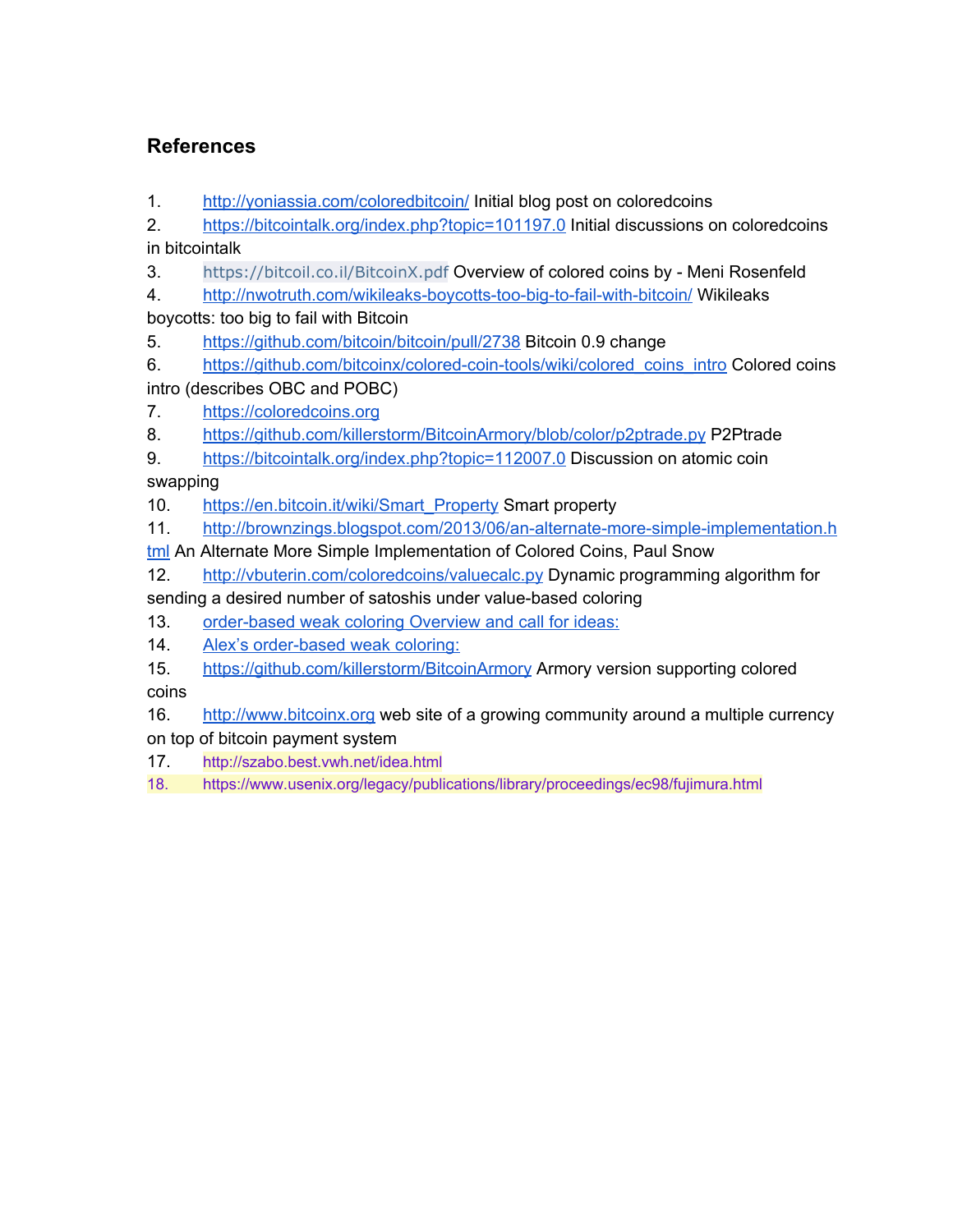## **Appendix: Alternative coloring algorithms**

The more challenging part of developing the colored coins protocol is to determine a way of transferring colored coins from one address to another. For transactions with one input and one output, the problem is trivial; the color of the output can simply be the same as the color of the previous output that is spent by the input. If a transaction has multiple inputs and outputs, however, the situation is different; how do we know which inputs correspond to which outputs? As it turns out, figuring out a way of specifying this is more challenging than it seems; although several solutions do present themselves, they are all imperfect in their own ways.

Formally, what we care about is defining a function, ComputeOutputColors, that takes a transaction containing inputs and outputs, of the form:

```
inputs = [
    {
        value: [integer],
        colorvalue: [integer],
    },
    ...
]
outputs = [
   { value: [integer] },
     ...
]
```
And computes the "colorvalue" property of each output. Note that in this model we are looking at one color at a time. In most of the coloring schemes described here, it is possible to process many colors simultaneously, but that is not a requirement for a coloring scheme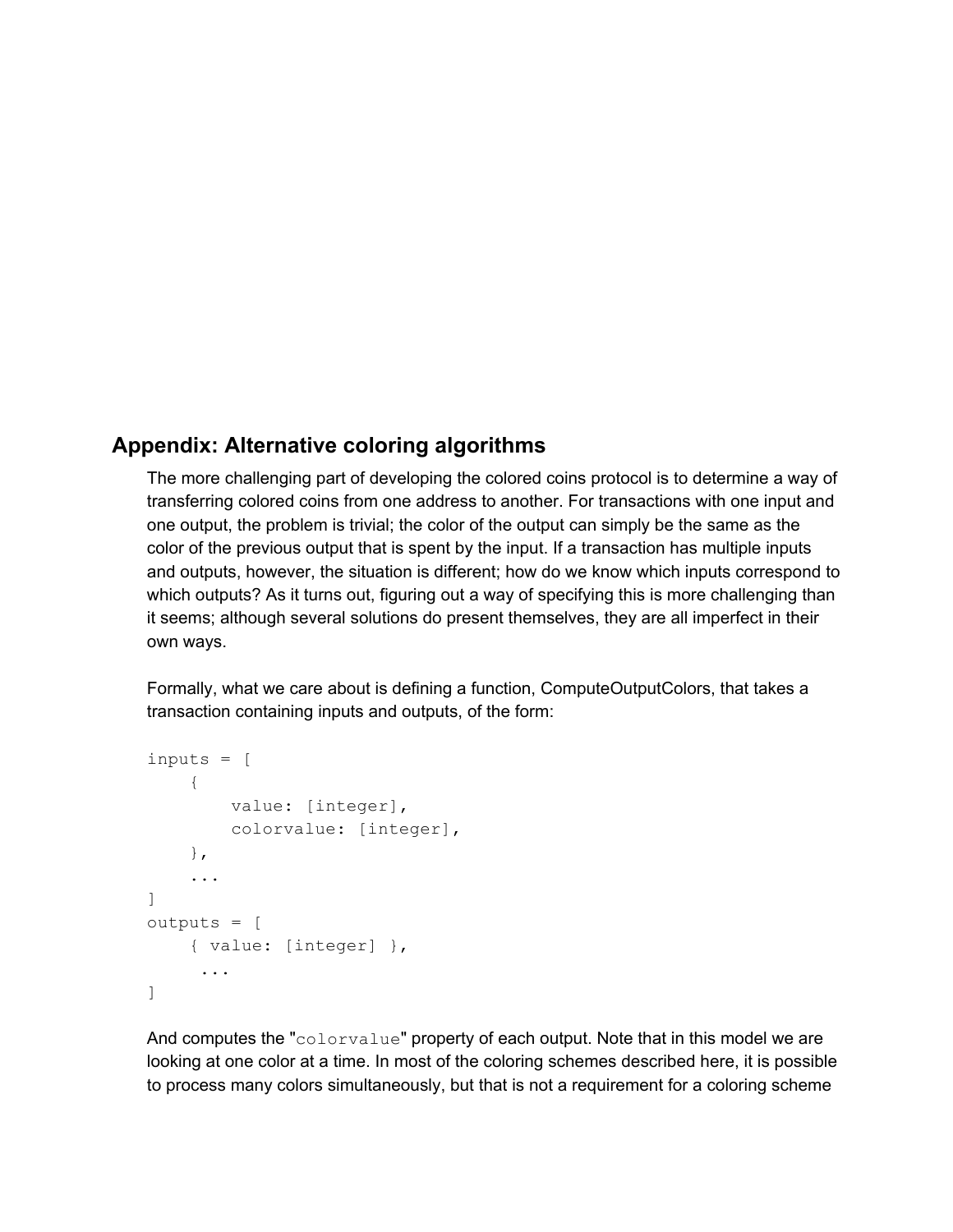and we will show the one-color version for all coloring schemes for simplicity. In simpler coloring schemes, we have colorvalue  $=$  value for colored transactions (and of course  $\text{colorualue} = 0$  for uncolored transactions), but this does not always hold true for more complex schemes. The difference between value and colorvalue is this: an output's value is the number of satoshis in the output, according to the plain Bitcoin protocol, whereas its "colorvalue" is the number of colored satoshis that it has. For example, in padded order based coloring (see below) a transaction may have 60000 regular satoshis, but only 50000 colored satoshis. It could also go the other way around; under certain tagging-based coloring schemes, an output might have 10000 satoshis according to the Bitcoin protocol, but 10 million satoshis according to the coloring rules.

A full colored coins implementation, including the genesis transaction protocol and the transfer transaction protocol, should ideally have the following properties:

**Simplicity** - the protocol should be as simple and easy to implement as possible. Ideally, a human should be able to look through an ordinary blockchain explorer and trace colored coins of a specific color down the transaction graph.

**Backward scanning**: it should be possible to determine the colorvalues of the inputs to a transaction from the colorvalues of the outputs.

Non-restrictiveness - as much of what one can do with bitcoins as possible should also be doable with colored coins. The transfer transaction protocol should not impose so many restrictions that it becomes impossible to, for example, make a multisignature transaction, a partially signed transaction or a time locked transaction. Unfortunately, 100% non-restrictiveness is impossible given the current protocol; for example, a trust-free assurance contract, done by publishing a transaction with a given output and allowing anyone to add and sign their own input using SIGHASH\_ANYONECANPAY to pool together funds to pay for the output, cannot work, as there is no way to distinguish a colored output from an uncolored output in scripts. However, the protocol should leave as much room as possible.

● **Atomic tradeability** - it should be possible to create a single transaction sending X units of color  ${\tt C}_1^-$  from  ${\tt A}$  to  ${\tt B}$  and  ${\tt Y}$  units of color  ${\tt C}_2$  from  ${\tt B}$  to  ${\tt A}$  for any  ${\tt C}_1^-$  and  ${\tt C}_2^-$  provided that either (i)  $C_1$  and  $C_2$  use the same color protocol, or (ii)  $C_2$  = uncolored bitcoins. Ideally, color protocols should also be compatible with each other, but this is not critical.

**Efficiency** - it should be possible to efficiently determine the colorvalue of a given transaction output, ideally starting with zero information except the output and the color definition itself. Efficiency in this context does not have a clear definition; it is simply an empirical question of practicality (eg. does it take 100 blockchain queries or 200000; can the queries be parallelized?)

● **Space efficiency** - colored coins transactions should impose a minimal amount of extra bloat on the Bitcoin blockchain compared to regular transactions.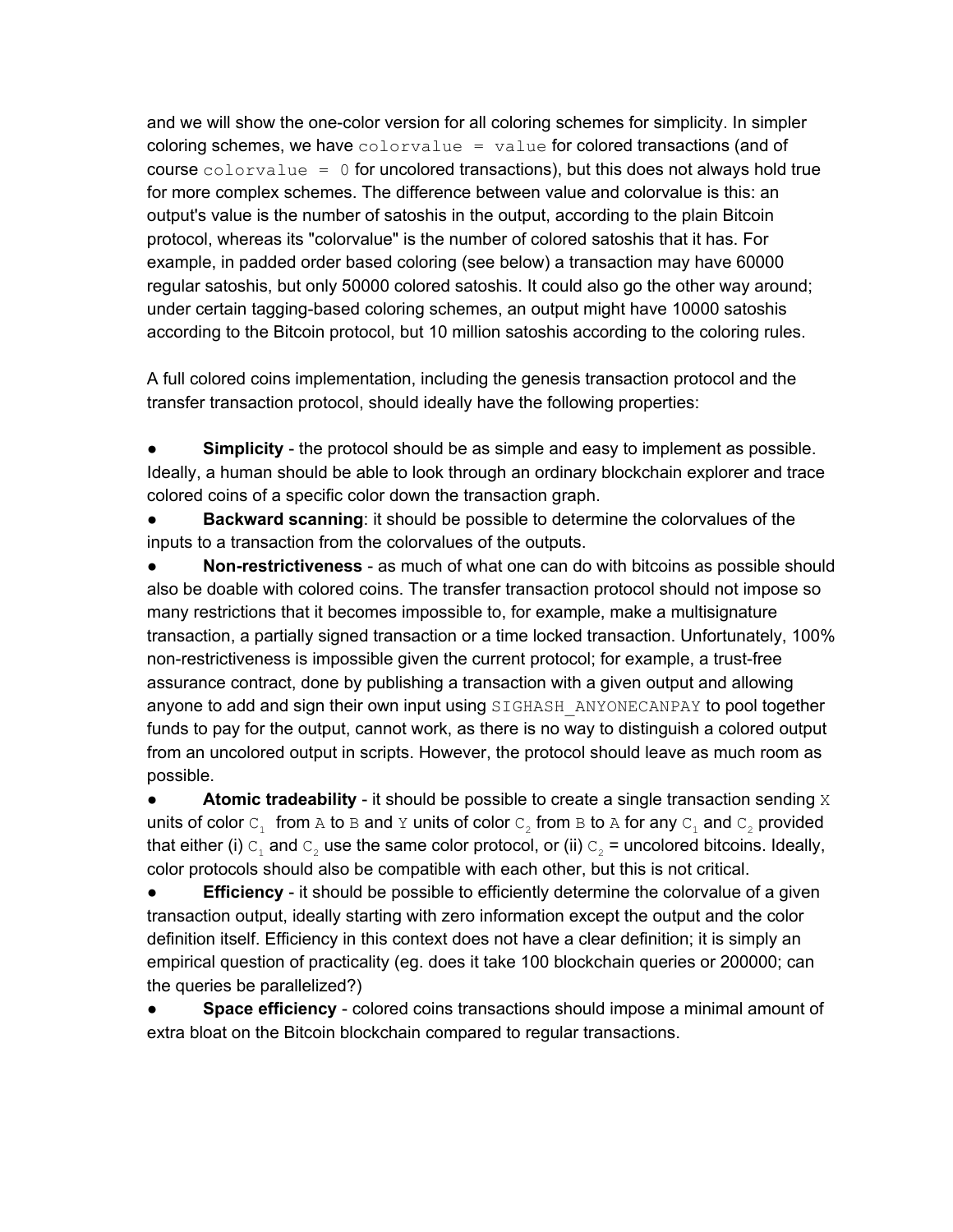## **Order-based Coloring**

Order-based coloring is the original, and simplest, coloring algorithm. The best intuitive explanation for order-based coloring is this: say that every transaction has a "width" proportional to its total input value. One side of the transaction will have inputs, with each input having a width proportional to its value, and the other side will have outputs, with each output having a width proportional to its value. Now, suppose that colored water is flowing down (or right) in a straight line from the inputs to the outputs. The color of an output will be the color of the water that flows into the output, or uncolored if an output receives water from multiple colors.



Formally, the algorithm is defined as follows:

```
i = 0offset = 0for j in [0 \ldots length(outputs) - 1]:
    col = true
    while offset < outputs[j].value:
        if inputs[i].colorvalue == 0: col = false
        i + = 1if col: outputs[j].colorvalue = outputs[j].value
    else: outputs[j].colorvalue = 0
    offset -= outputs[j].value
return outputs
```
#### **Evaluation of OBC**:

**Simplicity**: the algorithm is easy to code, and follows an intuitive model of the way that coloring "should" work.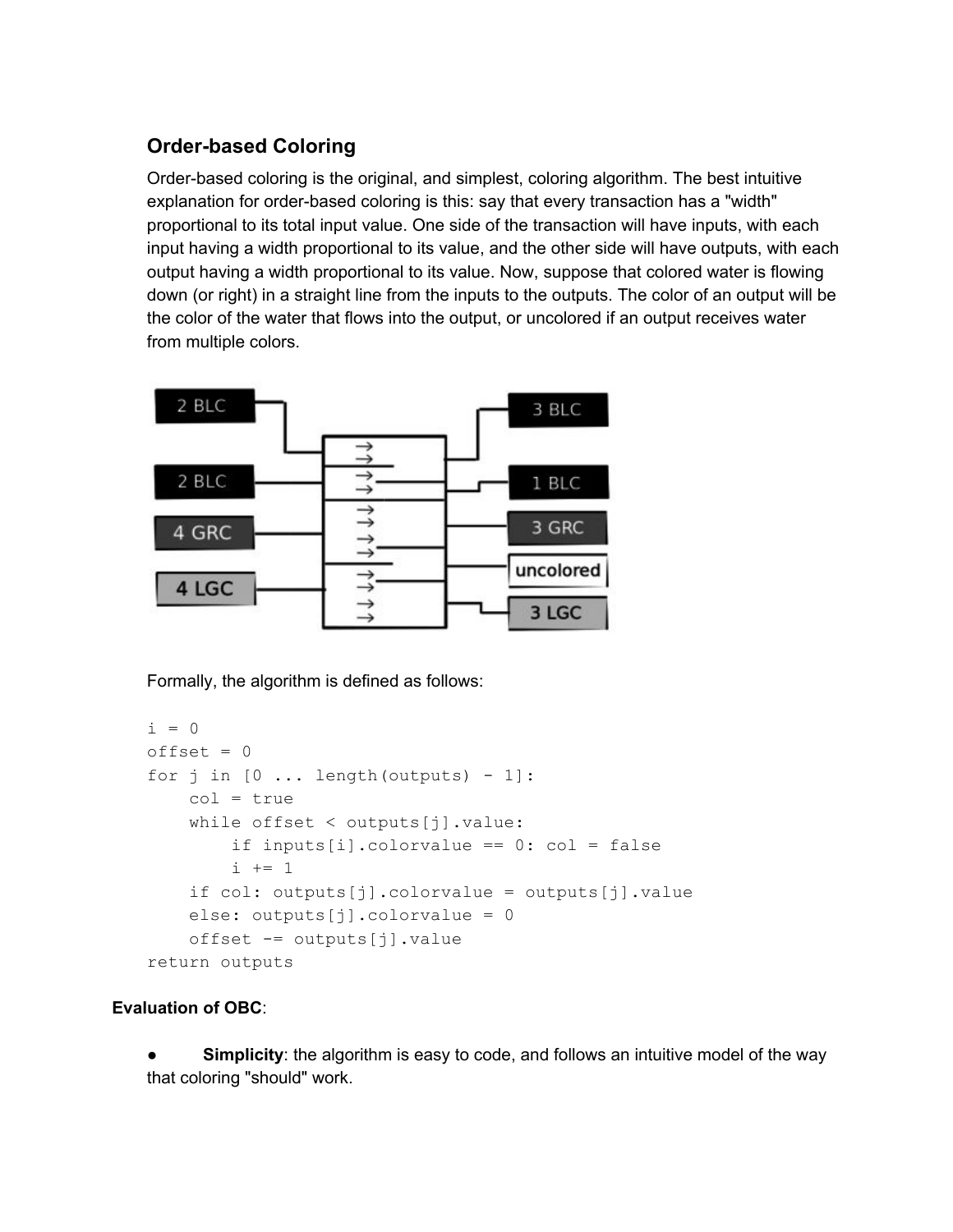**Non-restrictiveness: Aside from SIGHASH\_ANYONECANPAY, there are no** restrictions.

● **Atomic tradeability**: atomic trades are very easy: input 0 and output 1 belong to A, and input 1 and output 0 belong to B.

**Efficiency**: efficiency is very problematic. There are two ways to calculate the color of an output: top-down, calculating the color of every transaction output starting from the genesis output by recursively applying the OBC algorithm, and bottom-up, starting from the output and looking back through as few ancestors as possible to conclusively determine the color. The top-down algorithm is obviously not efficient without precomputation. The bottom-up algorithm is also not efficient, as every output can have multiple parents, in some circumstances causing the number of ancestors that needs to be searched to blow up exponentially. Uncolored outputs are especially difficult to prove, as the entire blockchain would potentially need to be scanned all the way back to the coinbase transactions.

**Space efficiency:** OBC transactions take up exactly as much space as regular Bitcoin transactions.

### **Special considerations:**

Order-based coloring also has another major weakness: the dust limit. Bitcoin enforces the requirement that all outputs in a standard Bitcoin transaction must contain at least 5430 satoshis (0.0000543 BTC), and transactions that fall afoul of this requirement will take days to confirm. This introduces the following problems:

● **Unique or near-unique colored coins** (eg. smart property, original art, digital baseball cards,etc) need to be treated specially, since it is very difficult to send an output of exactly one satoshi. The likely solution is to create a 6000-satoshi genesis output, and then treat the 6000 satoshis together as a single colored coin; anything less than 6000 in a single output would count as nothing. However, there is a choice to be made here: can the 6000 satoshis be split and then put back together again? If so, then there is no final criterion for coin destruction, which is potentially very problematic. If not, then the implementation does not constitute pure order-based coloring.

Stocks or currencies issued on top of colored coins would either have high minimum transaction values, or be **expensive to set up**. For example, if a company makes an IPO worth 10000 BTC on top of 100 BTC, the minimum amount of the stock that could be transacted would be worth 0.00543 BTC (~\$1 as of the time of this writing). Note that on a lower level this is a problem for all coloring schemes described here; it is very expensive to create a color with more granularity than a few million units. Theoretically, however, it is possible to create coloring schemes that artificially add more granularity if the need arises.

### **Padded Order-Based Coloring**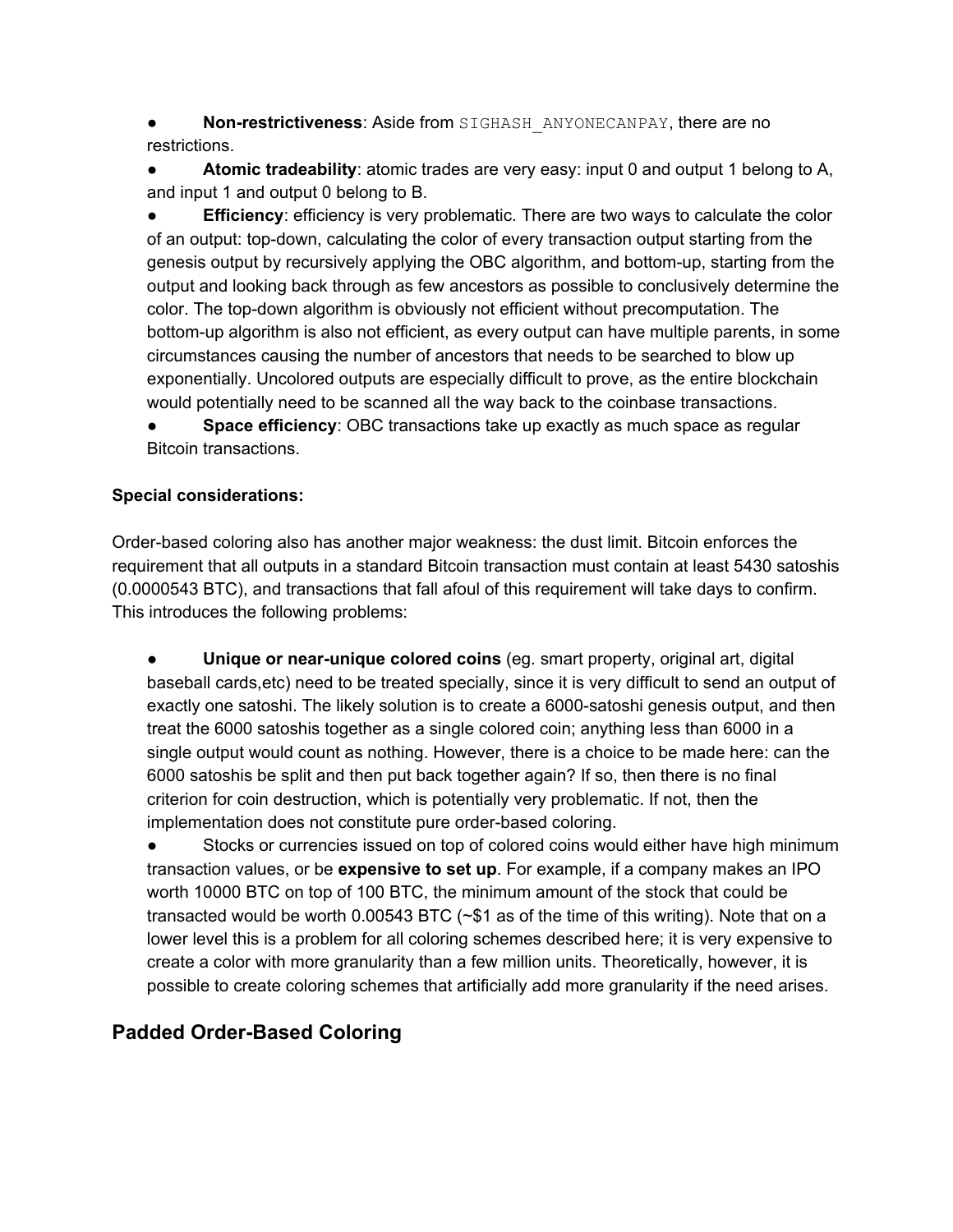Padded order-based coloring is a somewhat more complicated approach that addresses some of the concerns around order-based coloring. Essentially, the idea is to treat every transaction output as having a "padding" of a certain number of uncolored satoshis, with the colored satoshis following. Aside from this, the algorithm is similar to OBC, although it is more restrictive.



The algorithm works by splitting up the list of transaction inputs and outputs into "sequences", where a sequence consists of a set of inputs and outputs that perfectly line up with each other. For example, if a transaction has inputs of size  $6, 6, 6, 7, 5, 3$  (not including padding) and outputs of size  $9, 9, 10, 2, 2, 1$ , then the sequences would be  $[6, 6, 6]$ ,  $[9, 9]$ ],  $[7, 5]$ ,  $[10, 2]$ ] and  $[3]$ ,  $[2, 1]$ ]. Within each sequence, if all inputs have the same color then the outputs are of that color, and otherwise the outputs are uncolored. This extra layer of restrictiveness is added to allow clients to recognize a large subset of normal Bitcoin transactions as uncolored and therefore immediately discard them. The code is as follows:

```
\dot{7} = 0offset = 0padding = 10000sequences = []
current input seq = []current output seq = []
for i in [0 \ldots length(inputs) - 1]:
    if inputs[i].value < padding:
        break
    offset += (inputs[i].value - padding)
    while offset > 0:
        if outputs[j].value < padding:
            break
```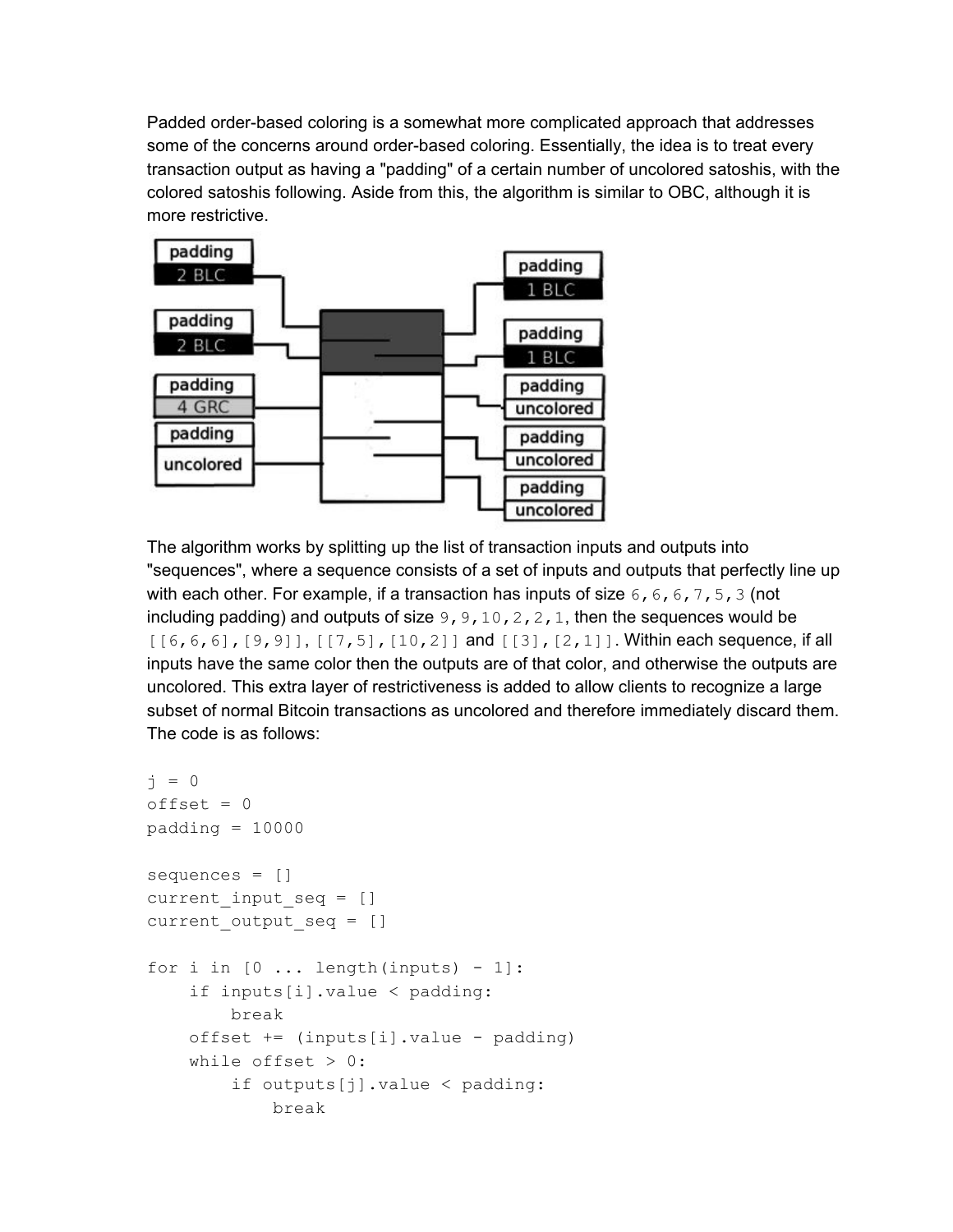```
offset = (outputs[j].value - padding)
        current output seq.append(outputs[j])
        j + = 1if outputs[j].value < padding:
       break
   current input seq.append(inputs[i])
    if offset == 0:
        sequences.append({
            inputs: current_input_seq,
            outputs: current output seq
        })
        current input seq = []current output seq = []
for output in outputs:
   output.colorvalue = 0
for seq in sequence:
   col = true if (seq.inputs[0].colorvalue > 0) else falsefor input in seq.inputs:
       if !input.colorvalue: col = false
   if col:
       for output in seq.outputs:
            output.colorvalue = output.value - padding
```
#### **Evaluation:**

**Simplicity**: the algorithm is considerably more complex, and less intuitive, than plain OBC. Furthermore, creating transactions with more outputs than inputs (or vice versa) adds an extra layer of complexity, as a transaction may need to have an extra input or output to pay for or collect excess padding.

Non-restrictiveness: in some ways, padded OBC is actually slightly less restrictive than plain Bitcoin, as it becomes practical to send a single satoshi of a given color. On the other hand, SIGHASH ANYONECANPAY is still unusable.

● **Atomic tradeability**: atomic trades are very easy.

**Efficiency**: padded OBC wins over traditional OBC on one count: it can sometimes detect non-colored-coin transactions, thereby in many cases prematurely ending the search. This usually happens when, in non-colored-coin transactions with multiple inputs and outputs, the number of inputs and outputs does not match up, leading to the coloring algorithm discovering no sequences. For even greater efficiency, one can always add more restrictions, for example outright mandating that the number of inputs and outputs must be the same, and forbidding outputs smaller than the padding. Aside from this, however, the fact that a potentially exponential upward search may be required still remains.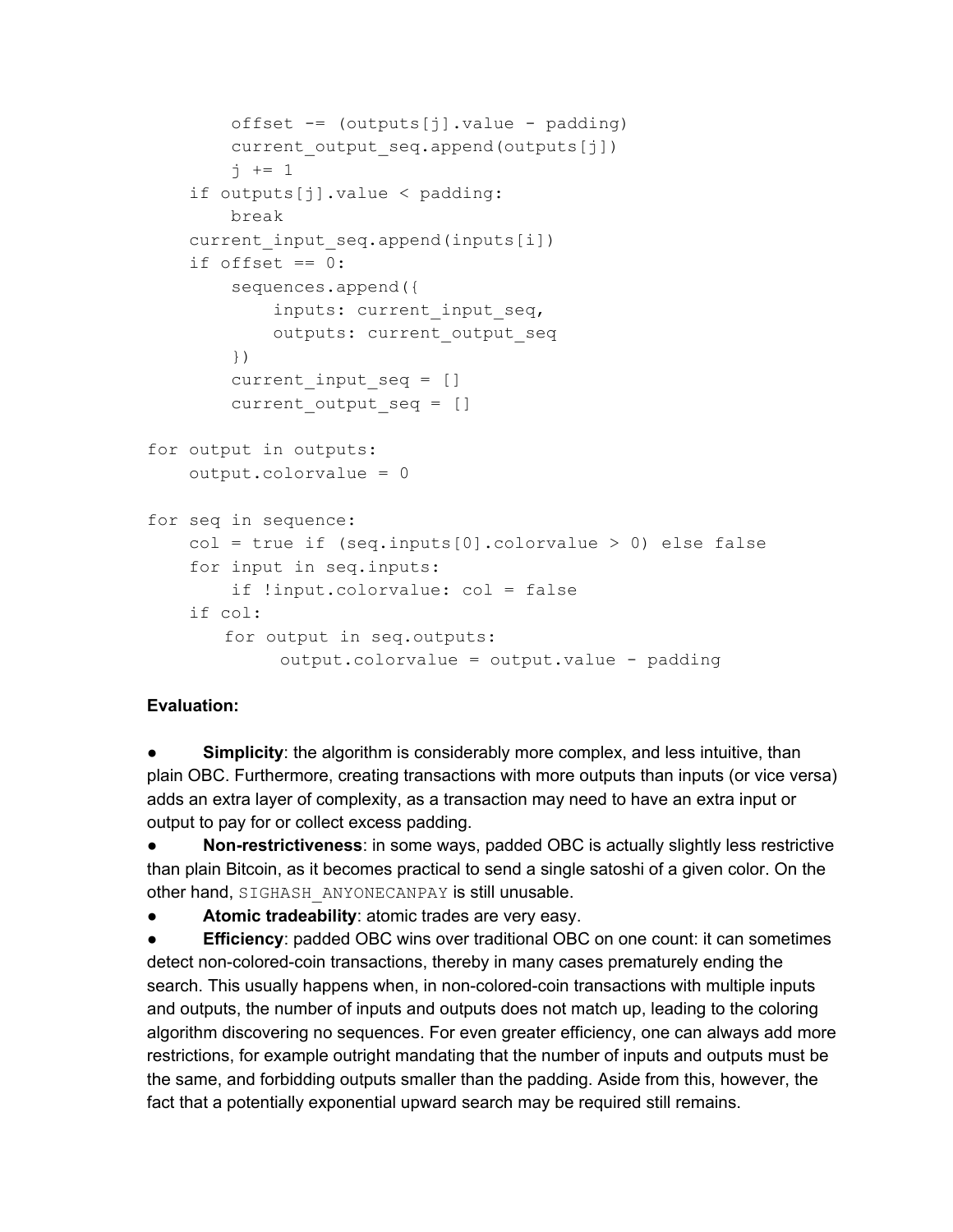**Space efficiency**: OBC transactions take up exactly as much space as regular Bitcoin transactions.

## **Alternative Tagging-based Coloring**

There is also an alternative coloring algorithm, which uses tagging to determine not the permutation, but rather the coloring itself. The last two digits of the output value are used to represent the color of the output. However, because there is a risk of collisions (in fact, with 101 colors at least two must have the same two-digit ID), we assign to each color ten two-digit IDs, and give the user's client the freedom to pick a color ID that is unique to a particular color in the event of an atomic swap. The version described here is a formalization and minor modification of an algorithm described by Paul Snow.<sup>[8]</sup>

```
padding = 10000for output in outputs:
    tag = output.value % 100
    output.color = "uncolored"
    if tag > 0:
        for i in [0 ... 9]:
             if SHA256(get color definition(color)+i) == tag:
                if output.value >= padding:
                     output.colorvalue = output.value - padding
```
Unlike the other algorithms, this one does need to be followed up by a value consistency check:

 $cv = 0$ for input in inputs: cv += input.colorvalue for output in outputs: cv -= output.colorvalue if  $cv < 0$ : for output in outputs: output.colorvalue =  $0$ 

#### **Evaluation:**

**Simplicity:** the algorithm is easy to implement. However, there is one complication: an output can have multiple colors at the same time. Surprisingly though, even if that does happen it is possible to construct a transaction to split the multicolored output into separate single-colored outputs.

**Non-restrictiveness**: one could maliciously construct a color which cannot be exchanged for a given other color in 10<sup> $\lambda$ </sup>20 steps (or two colors which are mutually incompatible in 10^10 steps). Also, not all transaction sizes are possible. However,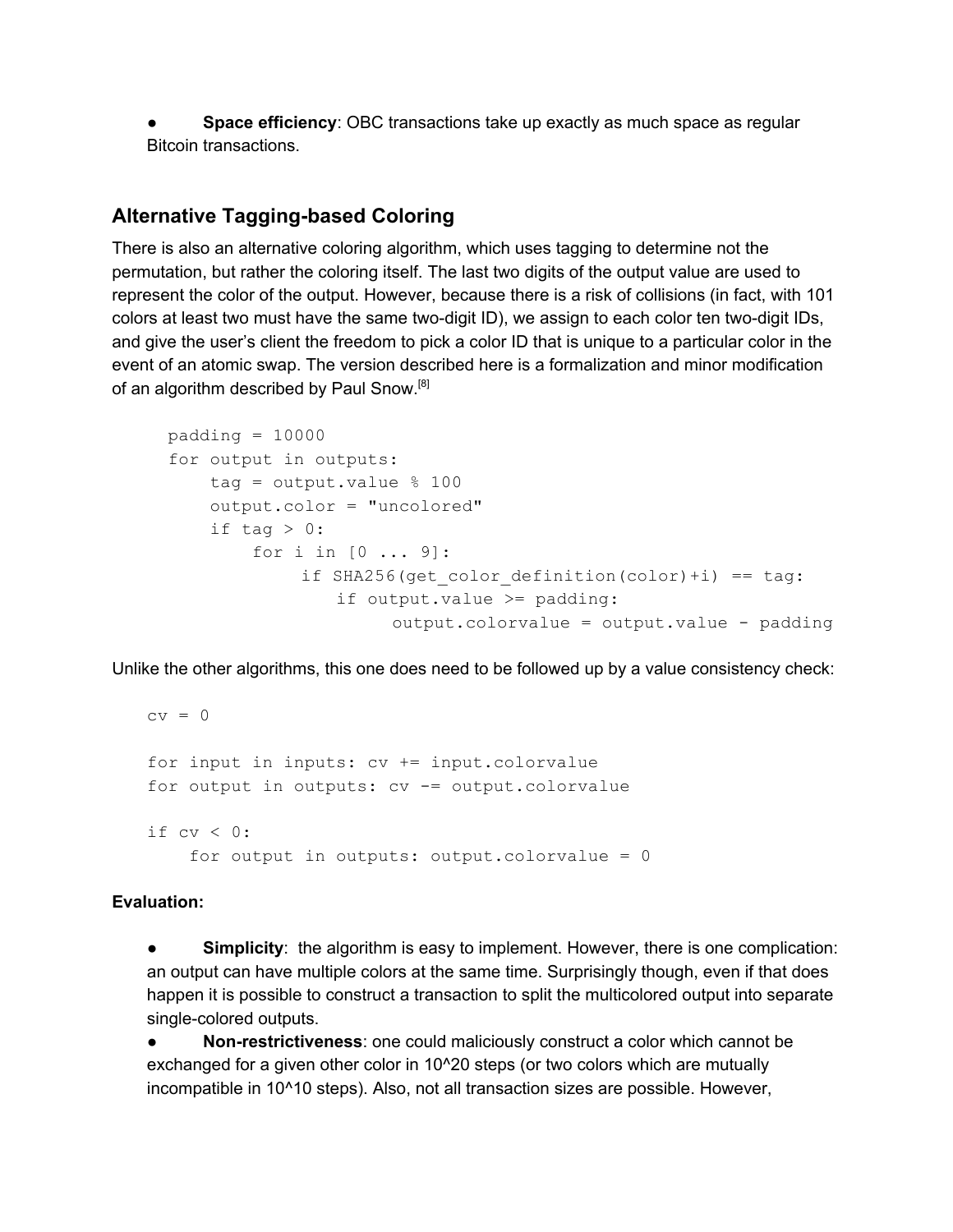statistical tests show that any amount of more than 2000 satoshis can nearly always be built from multiple outputs, and an efficient dynamic programming algorithm exists to find a way of doing so<sup>[9]</sup>.

● **Atomic tradeability**: atomic trades are very easy.

**Efficiency**: the algorithm will nearly always be able to detect and avoid processing uncolored transactions, so the upward search will be limited to transactions of a given color. This essentially provides the maximum possible efficiency with any output-based coloring scheme.

● **Space efficiency**: no extra data cost required.

## **Per-Satoshi Tracking**

Per-satoshi tracking is another form of order-based coloring, but which is very limited in scope. Unlike OBC or tagging-based coloring, which seek to assign colors to outputs, per-satoshi tracking assigns a color to each satoshi in an output.

Algorithm:

```
def getParent(tx, index, offset):
   total offset = 0for i in [0 \ldots index-1]: total offset += tx.outputs[i].value
    total_offset += offset
   \dot{\tau} = 0while total offset > tx.inputs[j].value:
        total offset - tx.inputs[j].value:
        j + = 1return (get previous tx(tx.inputs[j]), j, total offset)
```
getChild works similarly but in reverse. Note that these functions do not compute colors; they simply track a single satoshi as it makes its way down the blockchain, with the understanding that one particular satoshi will always have the same color.

The main advantage of this is efficiency: there is no risk of exponential blowup, as each satoshi has only one parent. However, for most cases this protocol also introduces an impractical amount of inefficiency, as most outputs have many thousands, or even millions, of satoshis. Thus, this is a special-purpose protocol, limited to unique colored coins such as collectibles and smart property. However, for that purpose, it provides an incredibly useful and light-weight implementation of colored coins.